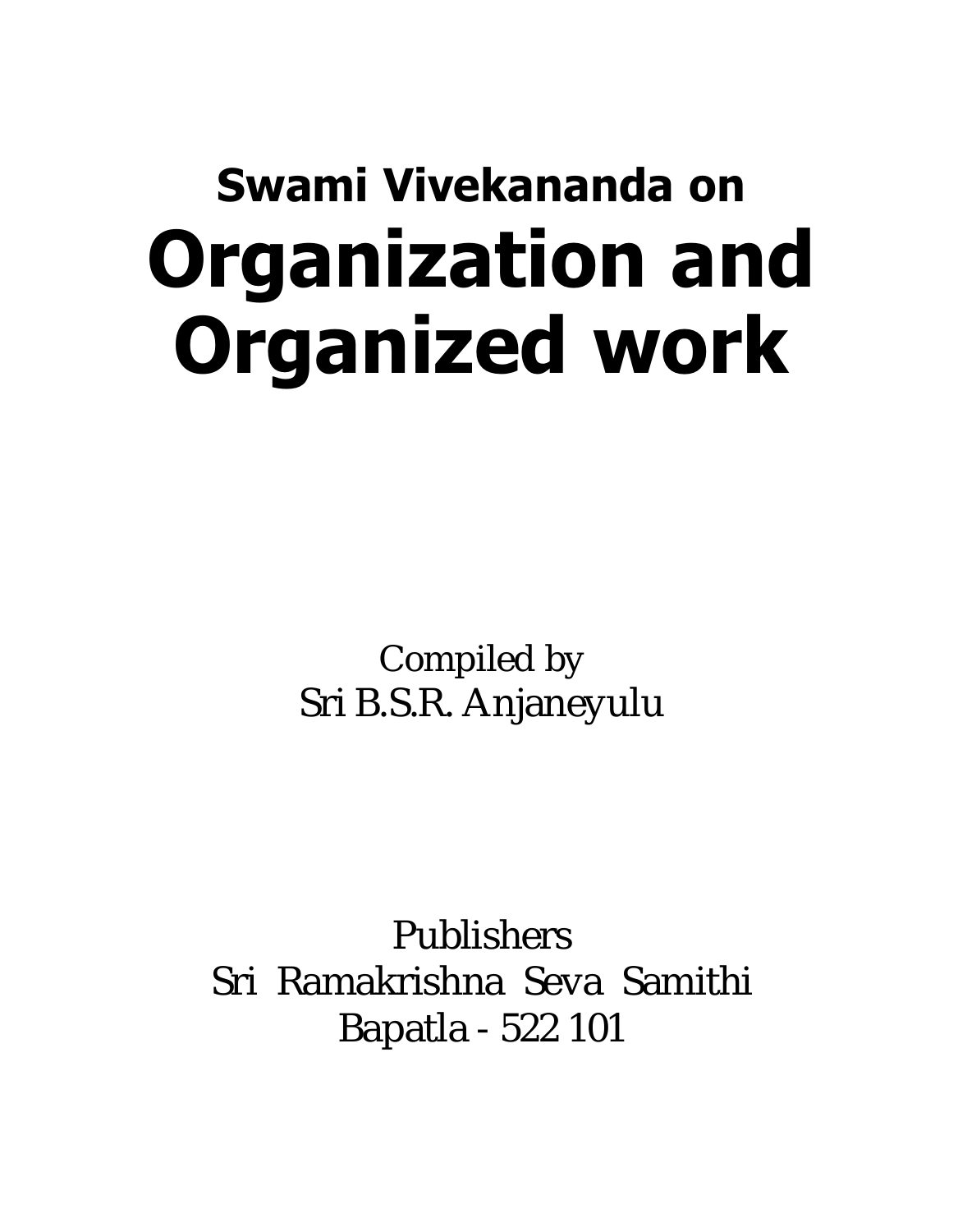Published by Sri Ramakrishna Seva Samithi, Bapatla - 522 101.

First Edition (1984) 1000 copies Second Edition (1984) 2000 copies Reprint (Sep., 2004) 3000 copies

For copies Sri Ramakrishna Seva Samithi, Vijayalakshmipuram, Bapatla - 522 101. AP INDIA e-mail: rksamithibapatla@gmail.com visit us at : www.unworldliness.org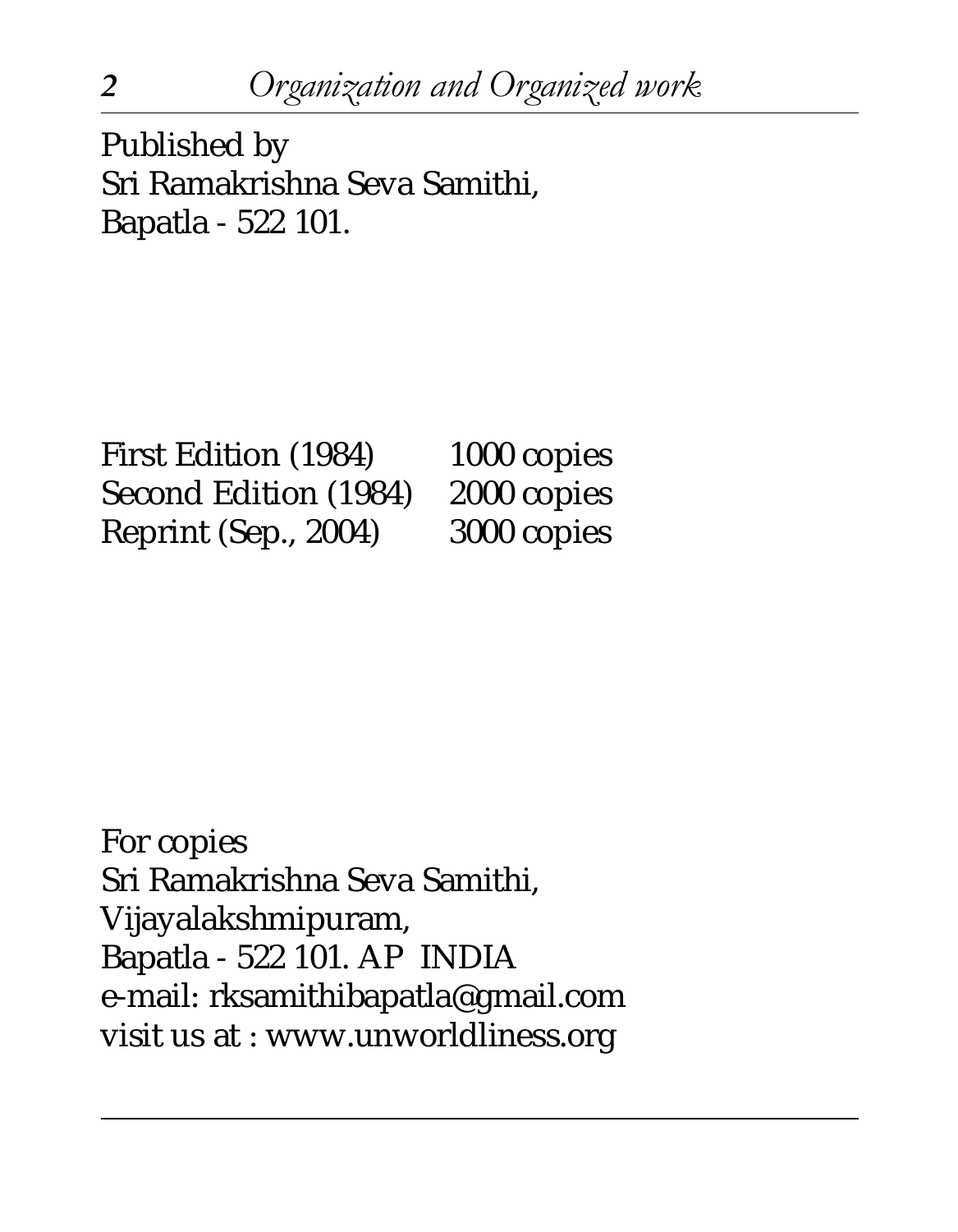#### **Publishers' Note**

Swami Vivekananda while in America expressed to a lady, one day, that he had had the greatest temptation of his life in America. The woman liked to tease him a bit and said 'Who is she Swami?'. Then he burst out laughing and said 'Oh! It is not a lady. It is *Organization*'.

In the States he saw how much could be accomplished by organizing work. The thoughts of organization were seething in Swamiji's mind. But before he left America, the way, the means and the method were clear in every detail.

He found that the freedom of America gives opportunity to masses of people. It makes for breadth, whilst the intensity of India means depth. After deeper and longer meditation on this problem, he found the solution to keep the Indian depth and at the same time add breadth. This he expressed unequivocally in his letters and lectures from Colombo to Almora. Extracts from these books, form the material of this booklet, which we consider may help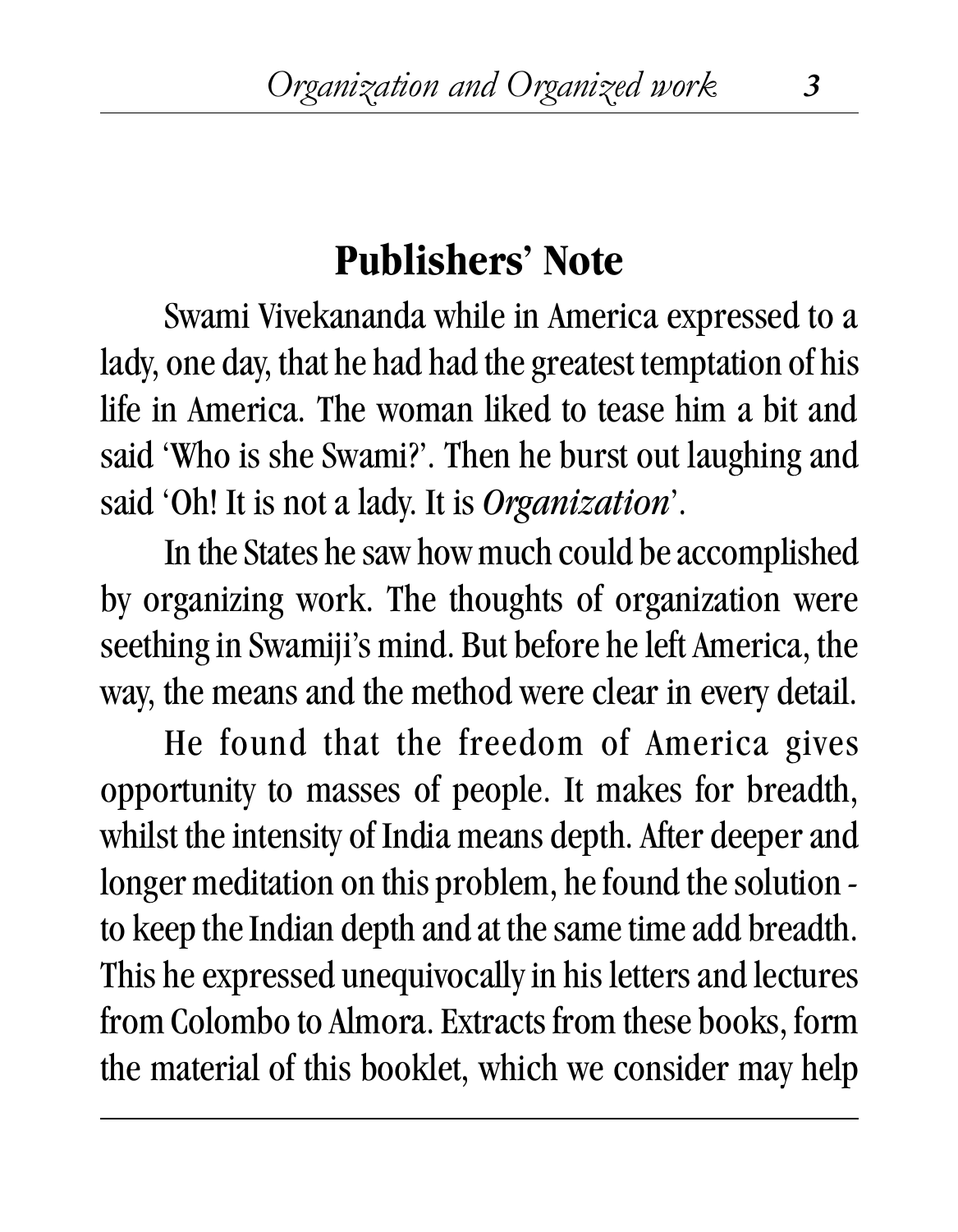those interested in taking up the rebuilding of this Nation according to their capacity in an organized and systematic way. With this fond hope, we are publishing this booklet as an offering to Swami Vivekananda on his one hundred and twenty second birth anniversary.

Publishers

24th January, 1984

#### **Preface to the Second Edition**

Copies of the first edition were sold out within a month of its publication, which indicates the need of this booklet. This second edition is revised with the latest works of Swami Vivekananda and some more additions and deletions, relevant to the subject have been made.

We hope this edition will also be recieved well by the public and institutions.

Publishers

10th April, 1984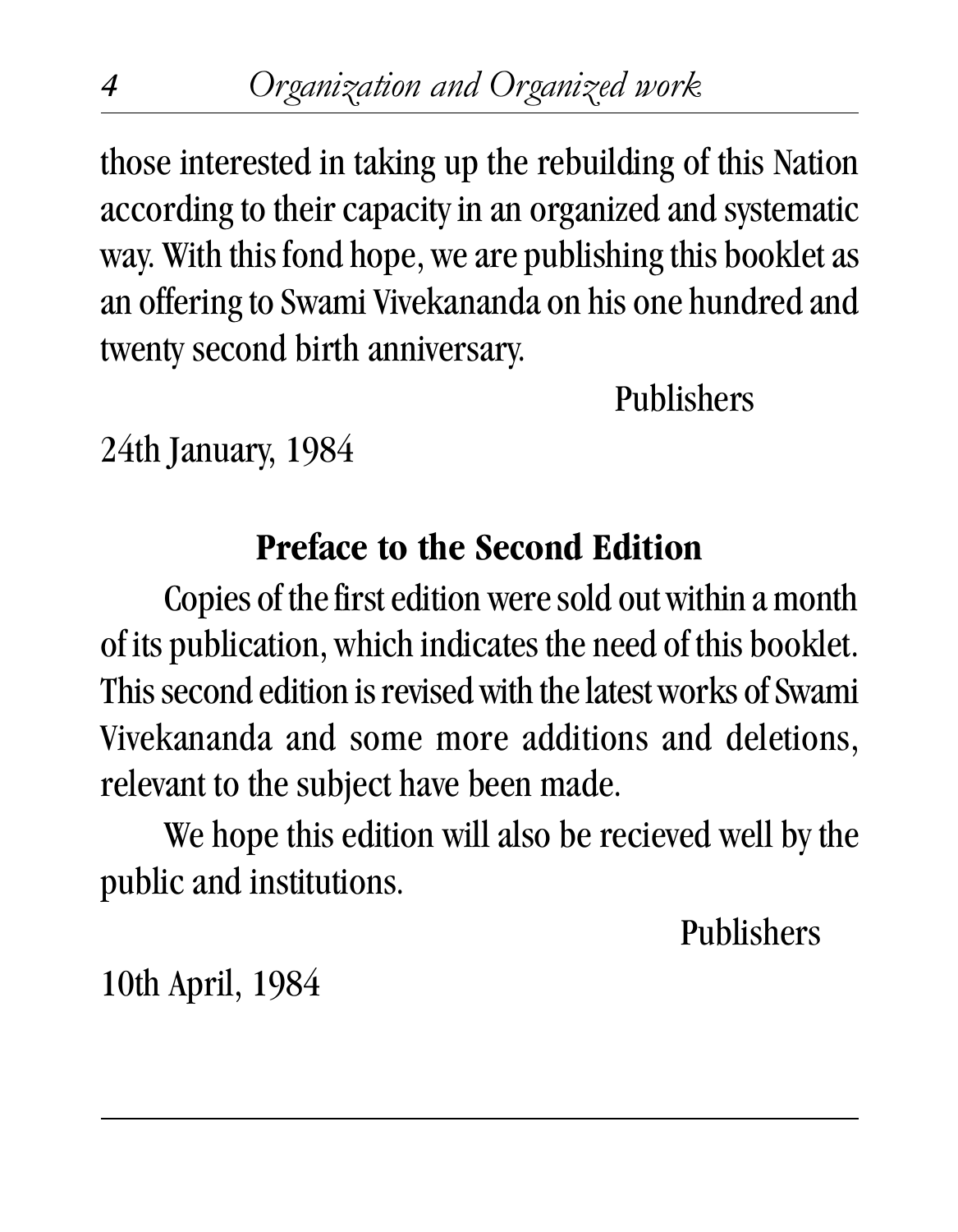#### **Preface to the reprint of the Second Edition**

The Telugu translation of this booklet published in November, 2003 received very encouraging response. It is advised that the English edition may be reprinted which would also be of great use to the public.

We are happy to bring out the reprint of this small but great booklet.

A cover page similar to the one designed for the Telugu publication is used in this book also as honey bees symbolize the idea and the ideal of an Organization to the zenith.

Publishers

September, 2004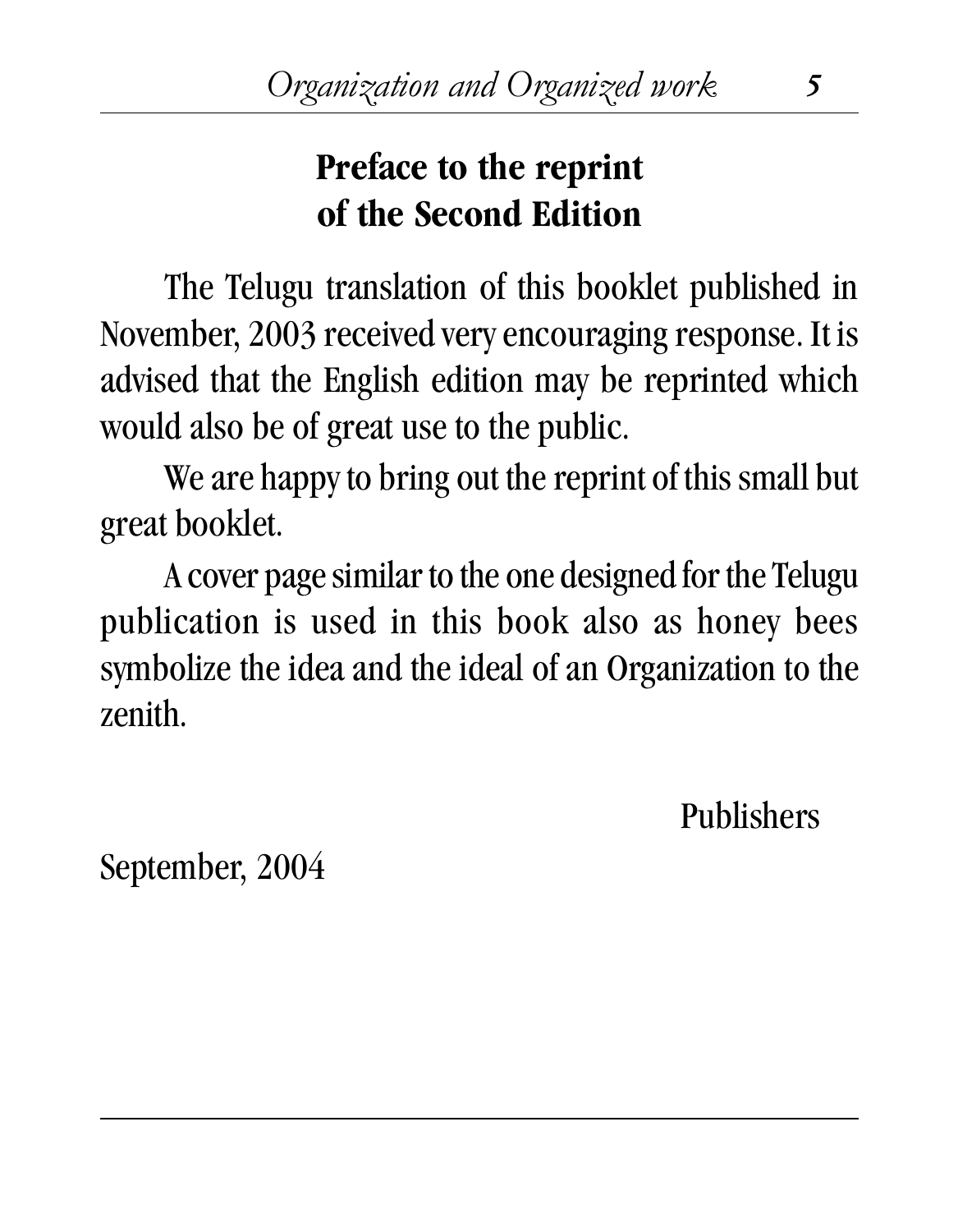## **CONTENTS**

| 1. Organization      |    |
|----------------------|----|
| 2. Leader            | q  |
| 3. Workers           | 10 |
| 4. Management        | 12 |
| 5. Pitfalls          | 14 |
| 6. Training in work  | 18 |
| 7. Course of action  | 21 |
| 8. Work among masses | 23 |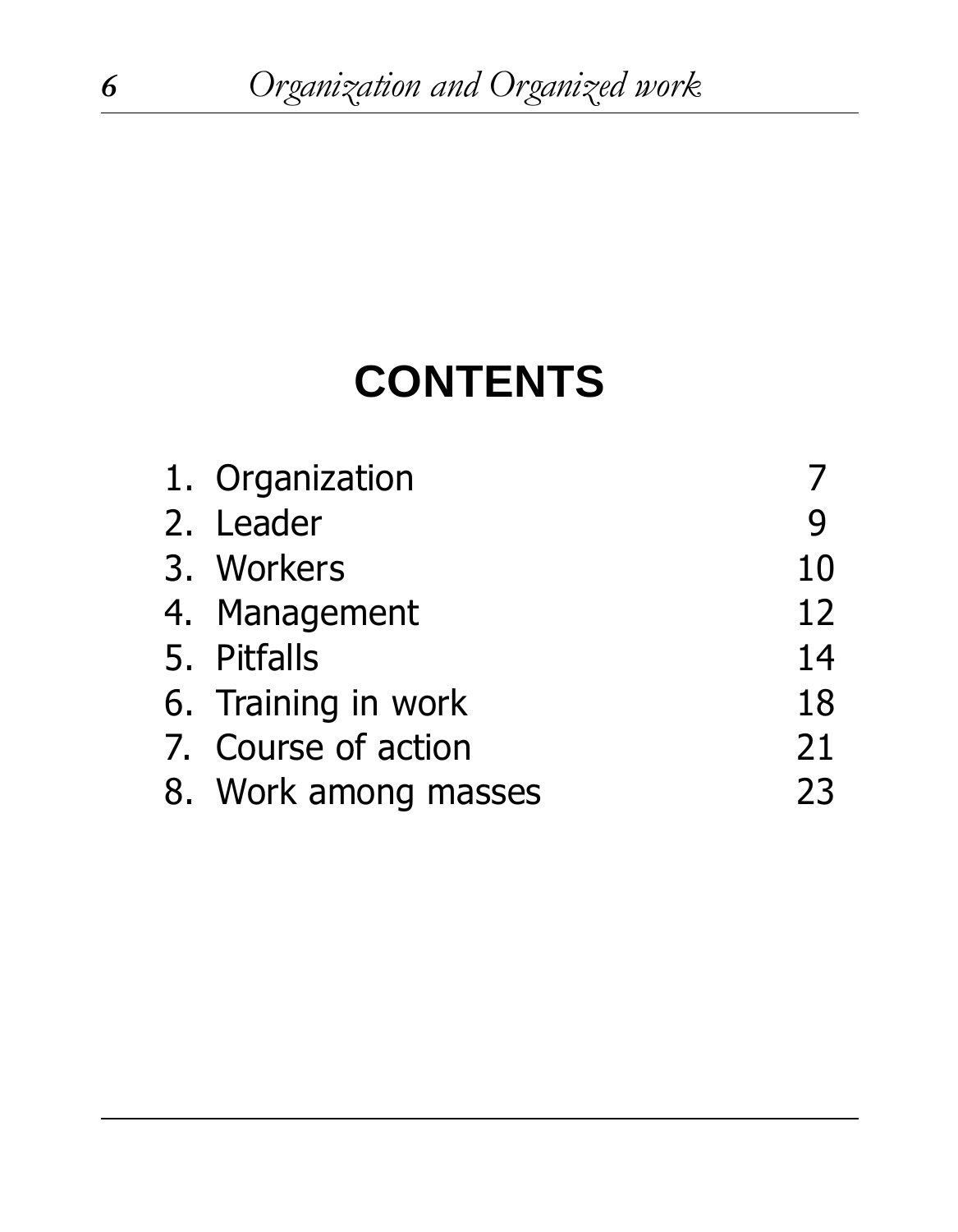#### ORGANIZATION AND ORGANIZED WORK

## **1 ORGANIZATION**

An organized society is wanted.

Rig Veda Samhita says, "Be thou all of one mind, be thou all of one thought, for in the days of yore, the gods being of one mind were enabled to receive oblations." That the gods can be worshipped by men is because they are of one mind. Being of one mind is the secret of society.

In India the one thing we lack is the power of combination, organization, the first secret of which is obedience.

The success of your undertaking depends wholly upon your mutual love. To make a great future India, the whole secret lies in organization, accumulation of power, coordination of wills... That is the secret... accumulation of will-power, coordination, bringing them all, as it were, into one focus.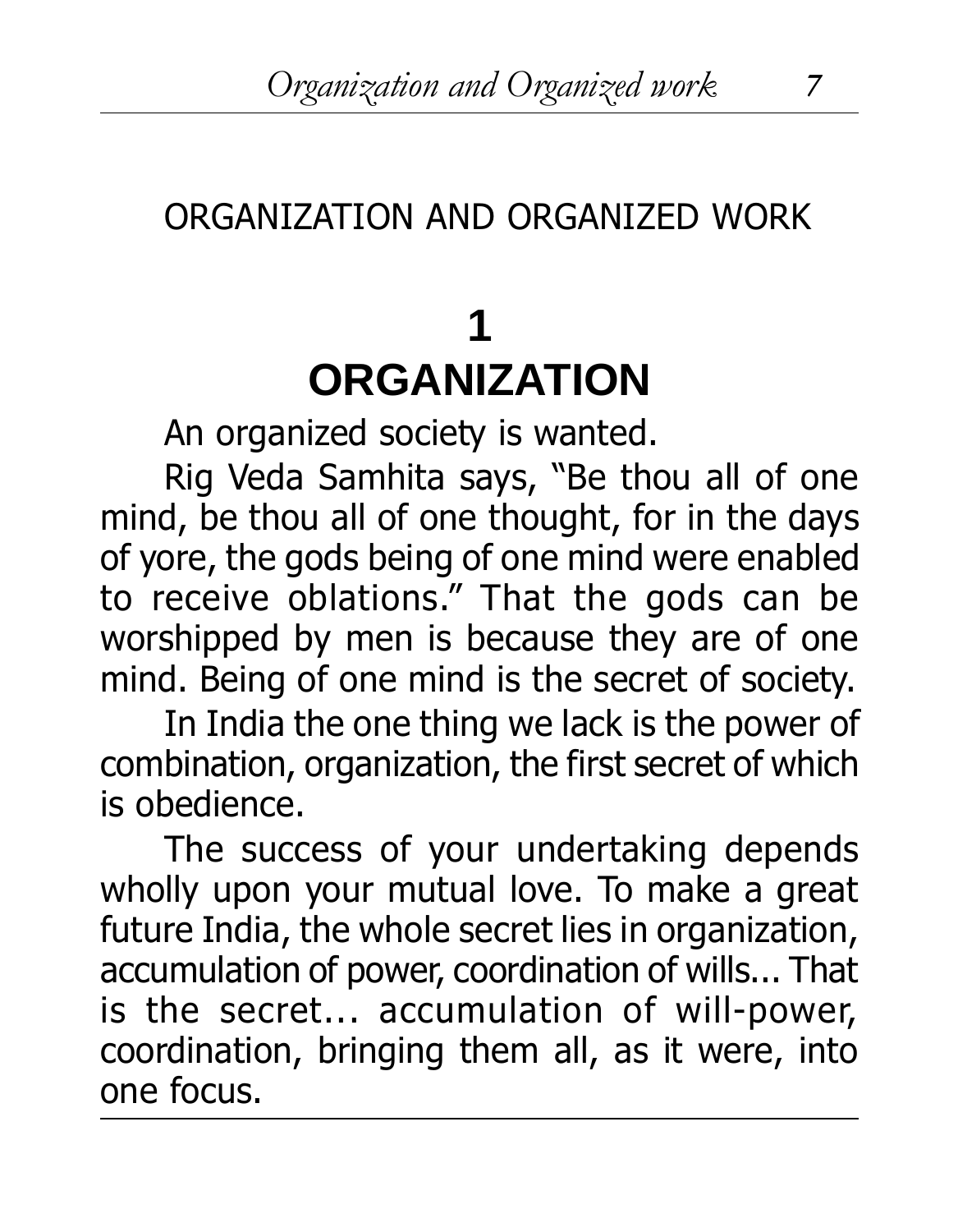We must organize our forces not to make a sect - not on religious matters, but on secular business part of it. A stirring propaganda must be launched out. Put your heads together and organize.

The term organization means division of labour. Each does his own part and all the parts taken together express an ideal of harmony.

The secret of success is there; to pay as much attention to the means as to the end.

Numbers do not count, nor does wealth or poverty; a handful of men can throw the world off its hinges provided they are united in - thought, word and deed; never forget this conviction.

So you must have a deep regard for your Sangha. There is no place for disobedience here. Crush it out without mercy. No disobedient members here, you must turn them out. There must not be any traitor in the camp. You must be free as air, and as obedient as this plant.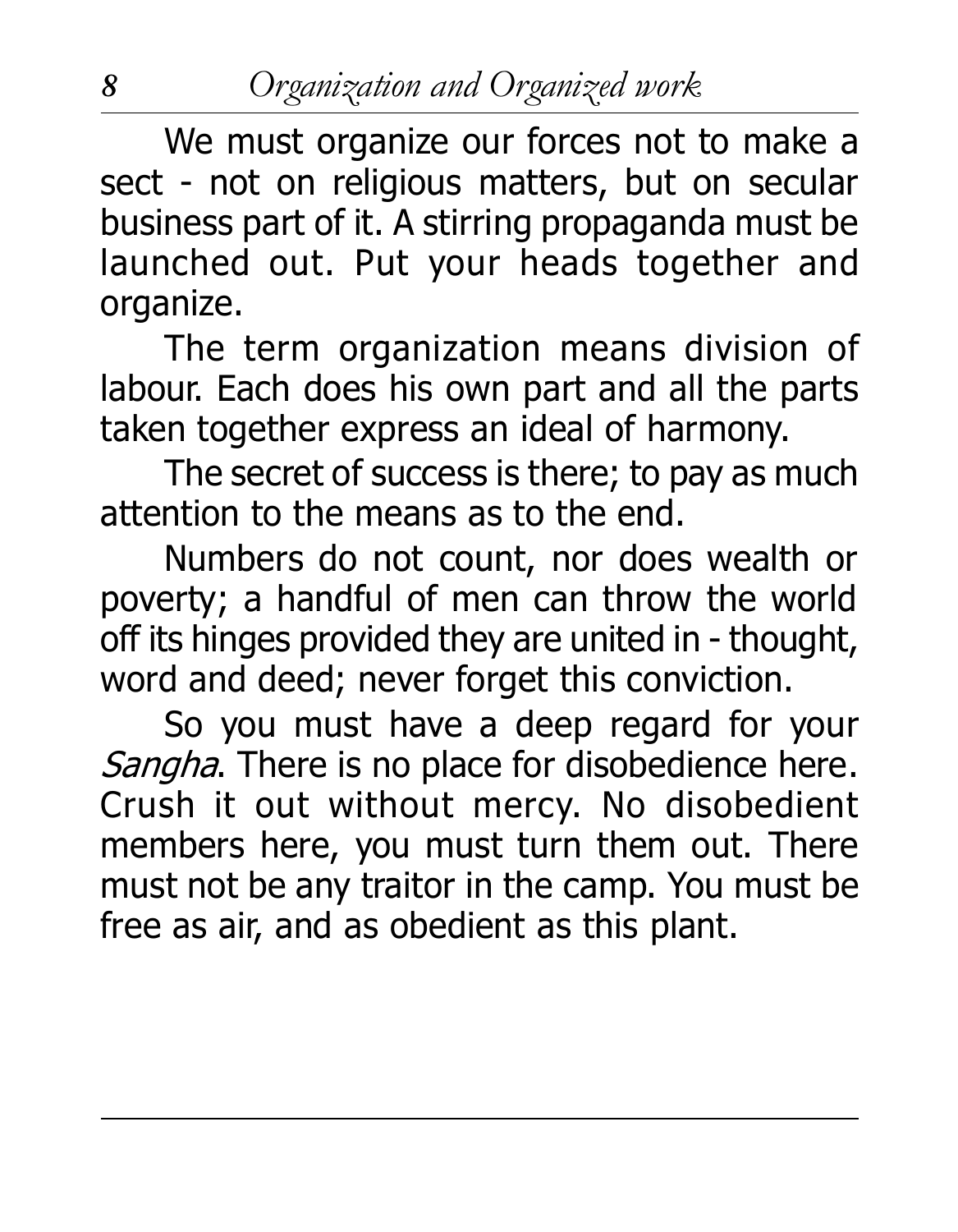#### **2 LEADER**

You must have an all-sided intellect to do efficient work.

It is very difficult to take the role of a leader one must be दासस्य दासः - a servant of servants - and must accommodate a thousand minds. There must not be a shade of jealousy or selfishness, then you are a leader.

He never becomes a leader in whose love there is a consideration of high or low. He whose love knows no end, and never stops to consider high or low, has the whole world lying at his feet.

Be the servant if you will rule. That is the real secret. Your love will tell even if your words be harsh. Instinctively men feel the love clothed in whatever language.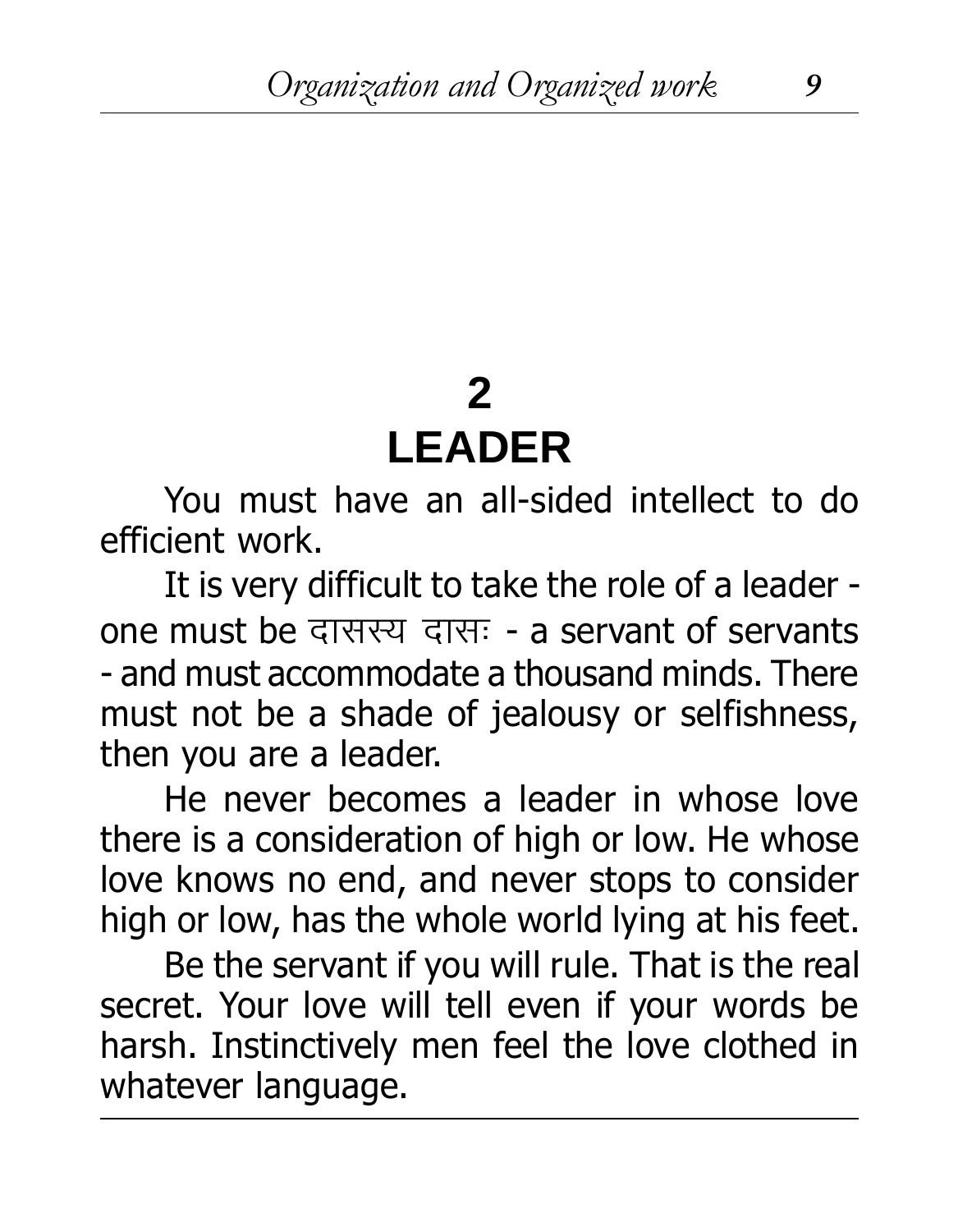### **3 WORKERS**

We want some - fiery young men - do you see? - intelligent and brave, who dare to go to the jaws of death and are ready to swim the ocean across - We want hundreds like that, both men and women. Try your utmost for that end alone.

Whether we be ten or two, do not care, but those few must be perfect characters.

Neither money pays, nor name, nor fame, nor learning, it is character that can cleave through adamantine walls of difficulties. Bear this in mind.

The most trustworthy men are needed. Then, after the foundation is laid, let him who will, come and make a noise, there is no fear.

My brother, no good thing can be done without obstruction. It is only those who persevere to the end that succeed.

I have experienced even in my insignificant life, that good motives, sincerity, and infinite love can conquer the world. One single soul, possessed of these virtues can destroy the dark designs of millions of hypocrites and brutes.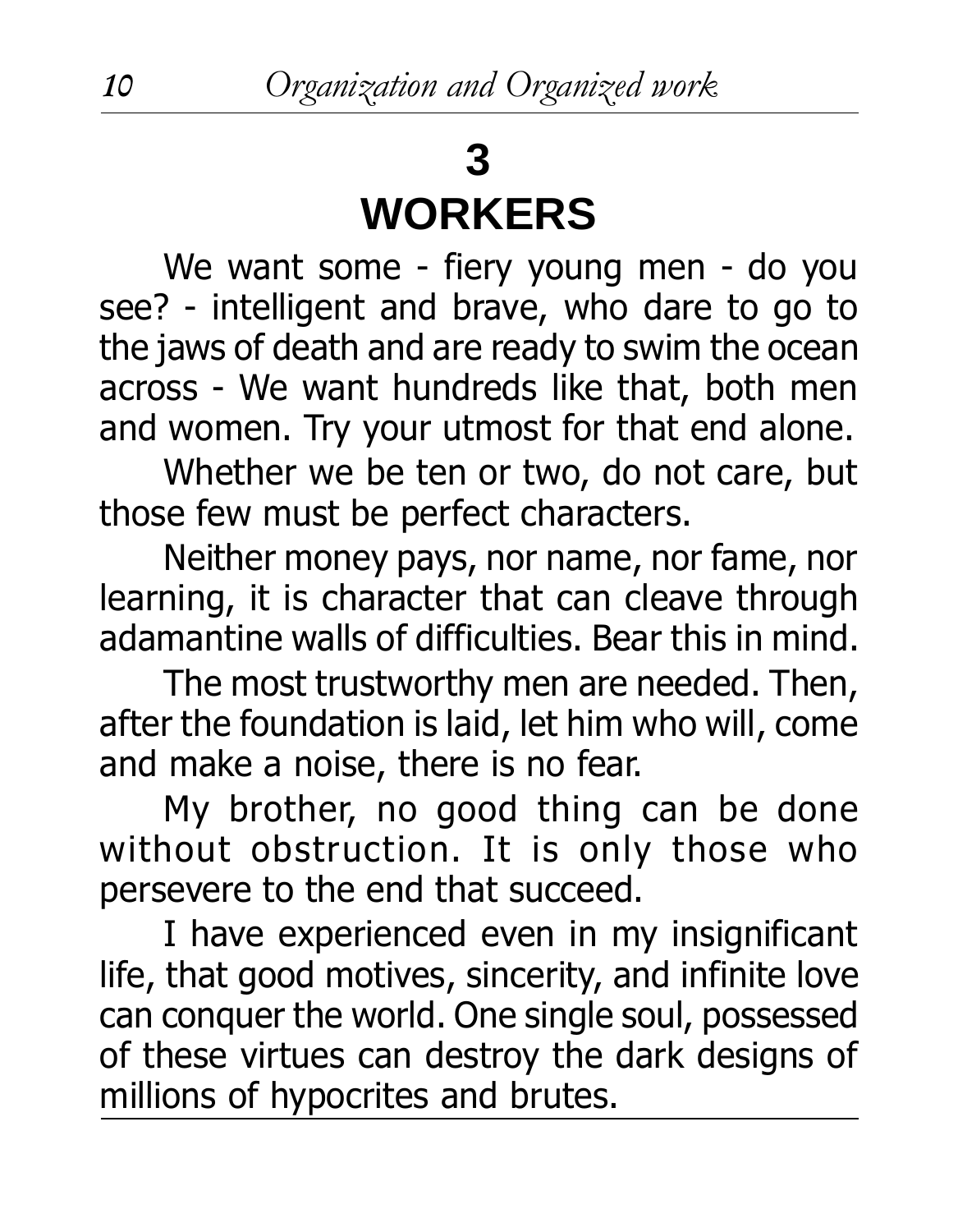Don't allow egoism to enter your minds, and let love never depart from your hearts.

Even if you are at your last breath, be not afraid. Work on with the intrepidity of a lion but at the same time with the tenderness of a flower.

Even the greatest fool can accomplish a task if it be after his heart. But the intelligent man is he who can convert every work into one that suits his taste. No work is petty. Everything in this world is like a banyan-seed, which, though appearing tiny as a mustard-seed, has yet the gigantic banyan tree latent within it. He indeed is intelligent who notices this and succeeds in making all work truly great.

Many a little makes a mickle. When a great work is being done, when the foundations are laid or a road constructed, when super-human energy is needed - it is one or two extraordinary men who silently and noiselessly work through a world of obstacles and difficulties. When thousands of people are benefited, there is a great tomtoming and the whole country is loud in notes of praise. But then the machine has already been set agoing, and even a boy can work it, or a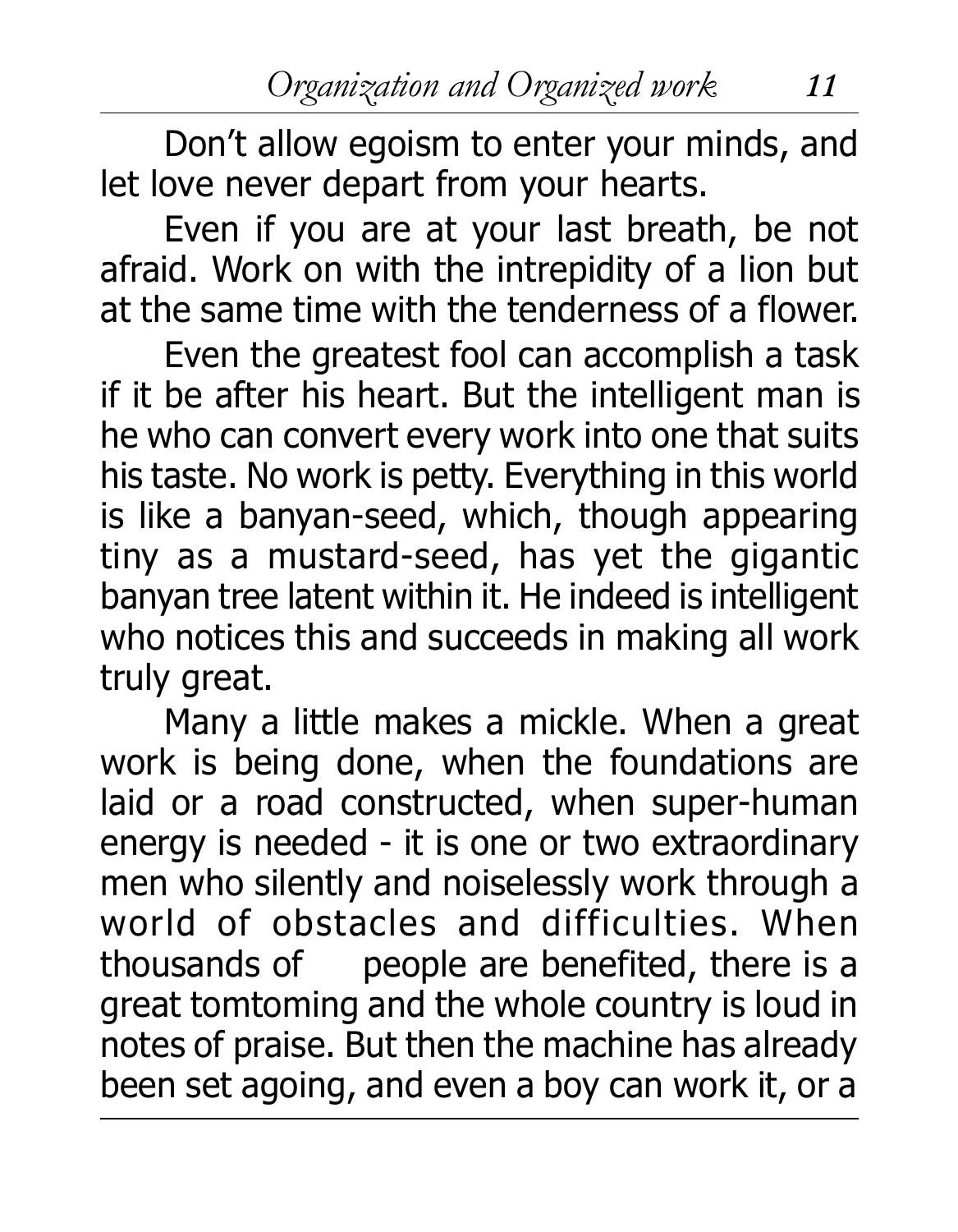fool add to it some impetus. Grasp this that, that benefit done to a village or two, and those two or twenty workers - all these are enough, they form the nucleus, never to be destroyed. From these, hundreds of thousands of people will be benefited in time. Now we want half a dozen lions, then excellent work will be turned out by even hundreds of jackals.

#### **4 MANAGEMENT**

We Indians suffer from a great defect, viz., we cannot make a permanent organization - and the reason is that we never like to share power with others and never think of what will come after we are gone.

If one man dies, another - why another only, ten if necessary - should be ready to take it up. Secondly if a man's interest in a thing is not roused he will not work whole-heartedly; all should be made to understand that every one has a share in the work and property; and a voice in the management. Give a responsible position to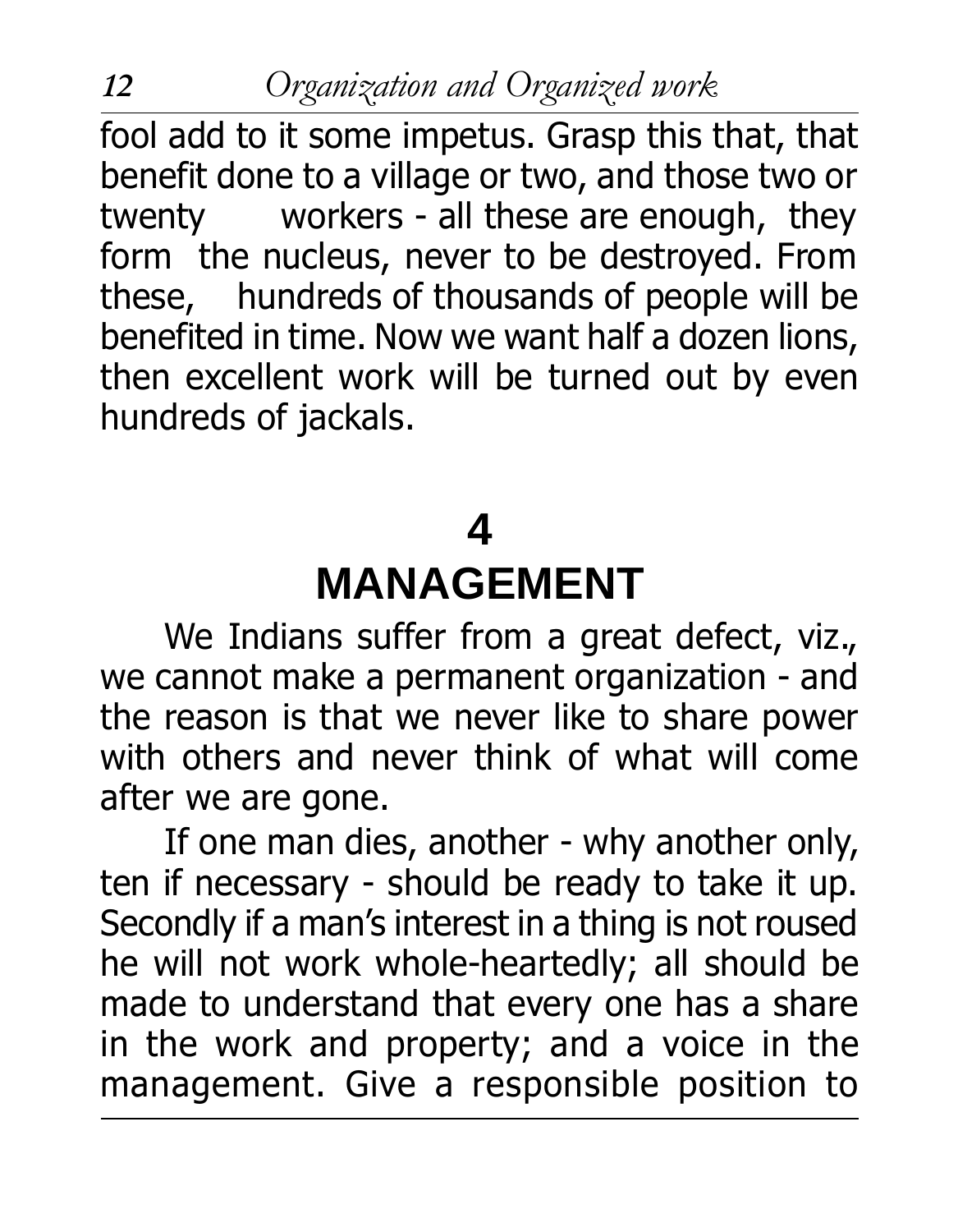everyone alternately, but keep a watchful eye so that you can control when necessary, thus only can men be trained for the work. Set up such a machine as will go on automatically, no matter who dies or lives.

Skilful management lies in giving every man, work after his own heart.

The best work is only done by alternate repose and work.

Whenever you promise to do any work, you must do it exactly at the appointed time or people lose their faith in you. Money matters require a speedy reply.

Business is business.... One should keep the clearest account of everything in one's charge and never, never apply the funds intended for one thing to any other use whatsoever - even if one starves the next moment. This is business integrity. Next, energy unfailing. Whatever you do let that be your worship for the time.

Be always ready to concede to the opinions of your brethren, and try always to conciliate. That is the whole secret.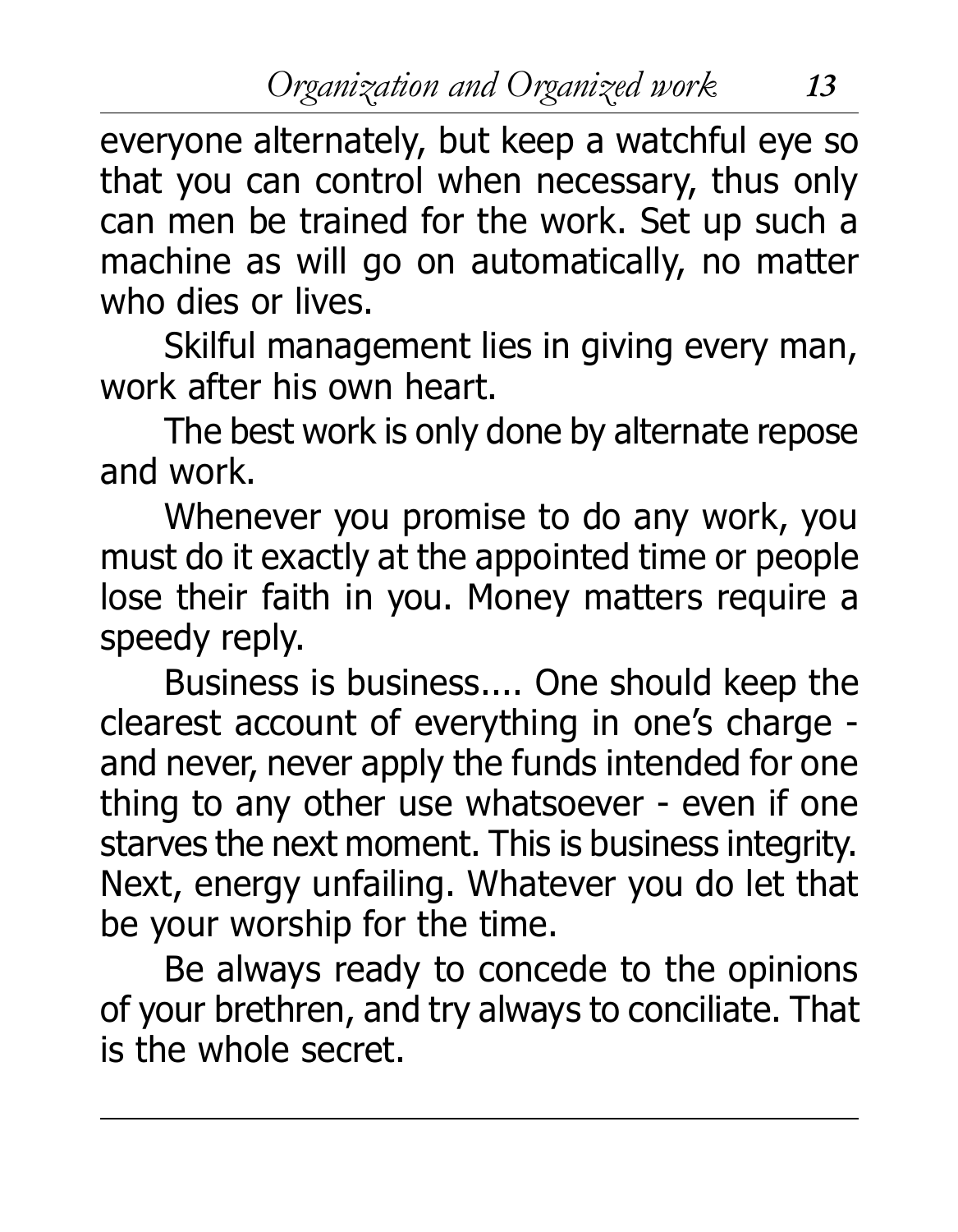## **5 PITFALLS**

Brother, we can get rid of everything, but not of that cursed jealousy... That is a national sin with us, speaking ill of others, and burning at heart at the greatness of others. Mine alone is the greatness, none else should rise to it.

In spite of the greatness of the Upanishads, in spite of our boasted ancestry of sages, compared to many other races, I must tell you that we are weak, very weak. First of all is our physical weakness. That physical weakness is the cause of at least one-third of our miseries. We are lazy, we cannot work; we cannot combine, we do not love each other; we are intensely selfish, not three of us can come together without hating each other, without being jealous of each other. That is the state in which we are - hopelessly disorganized mobs, immensely selfish, fighting each other.

Three men cannot act in concert together in India for five minutes. Each one struggles for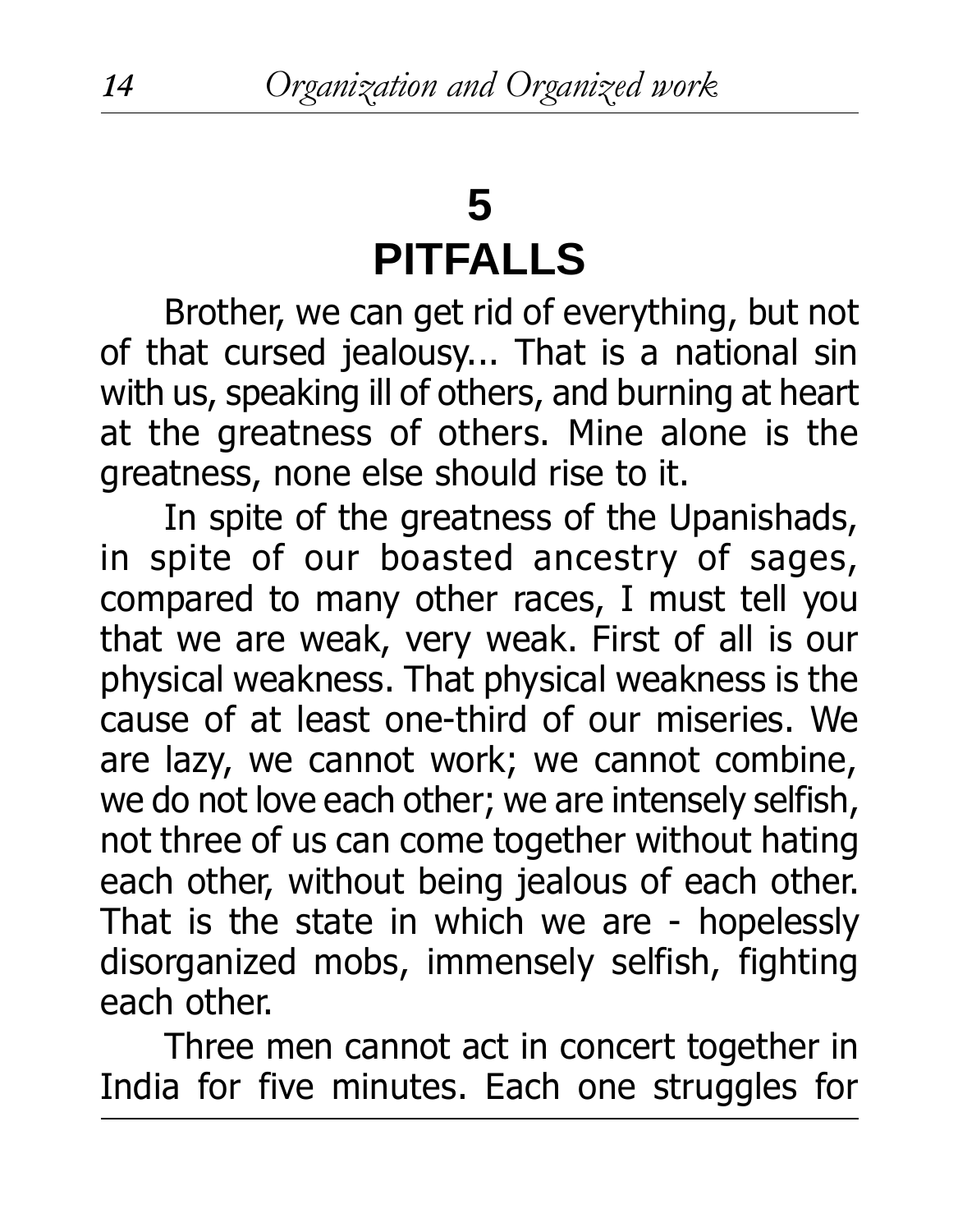Organization and Organized work 15

power and in the long run, the whole organization comes to grief.

Quarrelling and abusing each other are our national traits. Lazy, useless, vulgar, jealous, cowardly and quarrelsome - that is what we are... Any one who wants to be my friend must give up these.

Among these Western nations, with such a high spirit of independence, the spirit of obedience is equally strong. We are all of us self-important - - which never produces any work. Great enterprise, boundless courage, tremendous energy and, above all, perfect obedience - these are the only traits that lead to individual and national regeneration. These traits are altogether lacking in us.

We are so devoid of strength that our whole energy is exhausted if we undertake to discuss anything, none is left for work.

We would do nothing ourselves and would scoff at others who try to do something - this is the bane that has brought about our downfall as a nation. Want of sympathy and lack of energy are at the root of all misery, and you must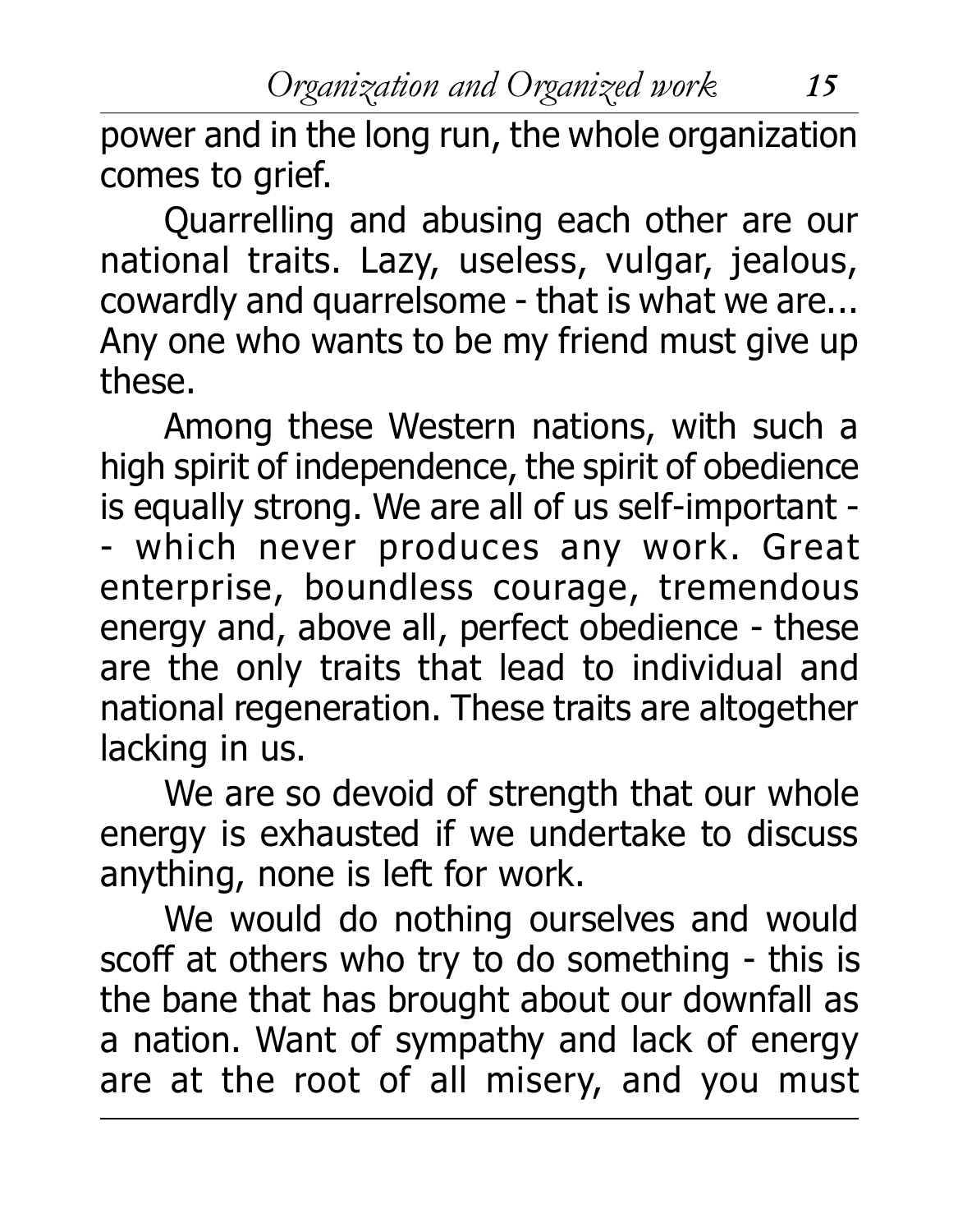therefore, give these two up.

You must not throw cold water on anybody's project. Give up criticism altogether. Help all as long as you find they are doing all right, and in cases where they seem to be going wrong, show them their mistakes gently. It is criticising each other that is at the root of all mischief. That is the chief factor in breaking down organizations.

Know that talking ill of others in private is a sin. You must wholly avoid it. Many things may occur to the mind, but it gradually makes a mountain of a molehill if you try to express them. Everything is ended if you forgive and forget.

Let me write down something for you all:

✻ Know partiality to be the chief cause of all evil. That is to say, if you show towards anyone more love than towards somebody else, rest assured, you will be sowing the seeds of future troubles.

✻ If anybody comes to you to speak ill of any of his brothers, refuse to listen to him in toto. It is a great sin to listen even. In that lies the germ of future troubles.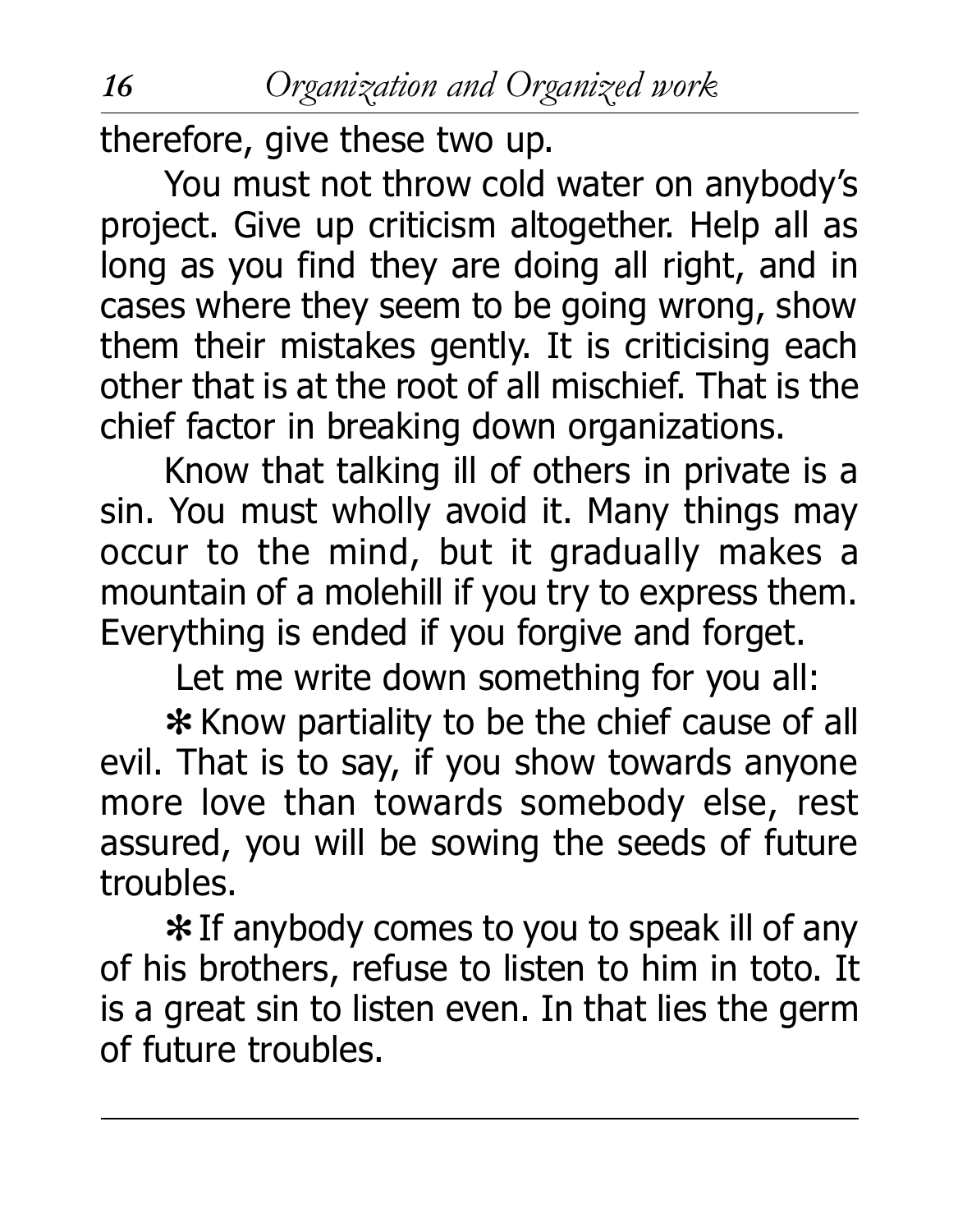Organization and Organized work 17

\* Moreover, bear with everyone's shortcomings. Forgive offences by the million. And if you love all unselfishly, all will by degrees come to love one another. As soon as they fully understand that the interests of one depend upon those of others, everyone of them will give up jealousy.

You will have to take charge of the whole movement, not as a leader, but as a servant. Do you know, the least show of leading destroys everything by rousing jealousy?

Do not try to lead your brethren, but serve them. The brutal mania for leading has sunk many a great ship in the waters of life. Take care especially of that, i.e., be unselfish even unto death, and work.

Be the servant of all, and do not try in the least to govern others. That will excite jealousy and destroy everything... Nobody will come to help you if you put yourself forward as a leader... Kill self first if you want to succeed.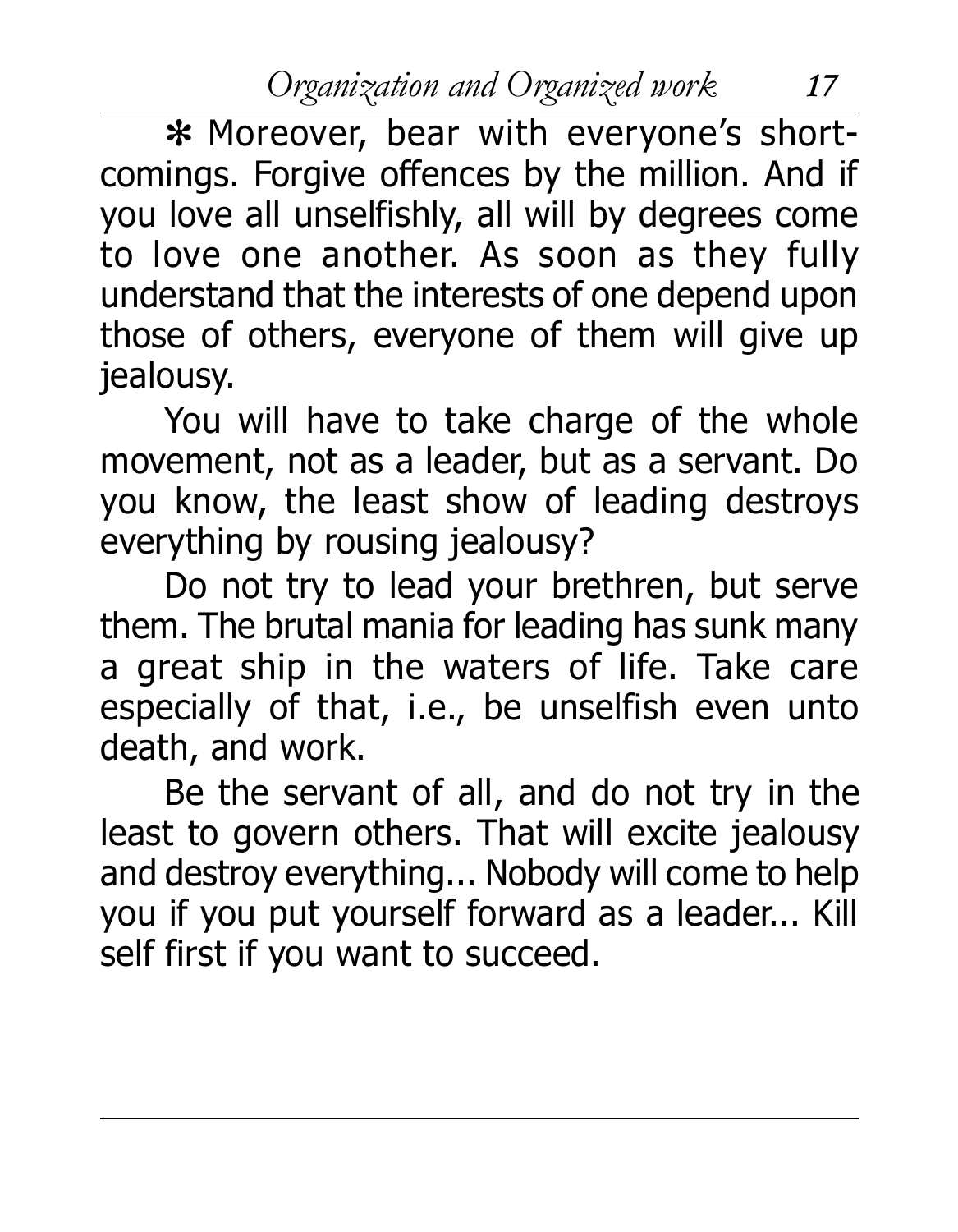## **6**

# **TRAINING IN WORK**

Do not figure out big plans at first, but begin slowly, feel your ground and proceed, up and up... Harmony and peace... Let things slowly grow. Rome was not built in a day.

Do only what is possible under existing circumstances. Gradually the way will open to you.

We want the greatest possible good work permanent from the least outlay.

Now you see, you must try to think out original ideas - else, the whole thing will tumble to pieces. For example, you hold a meeting to consider, "How we can reap the best permanent results out of the small means at our disposal.

The most important thing I have to say is, that the work should be started on a scale which would be commensurate with the results desired.

Do not open out your mind, unless you feel it will be positively beneficial. Use agreeable and wholesome language towards even the greatest enemy... everything proceeds slowly by degrees.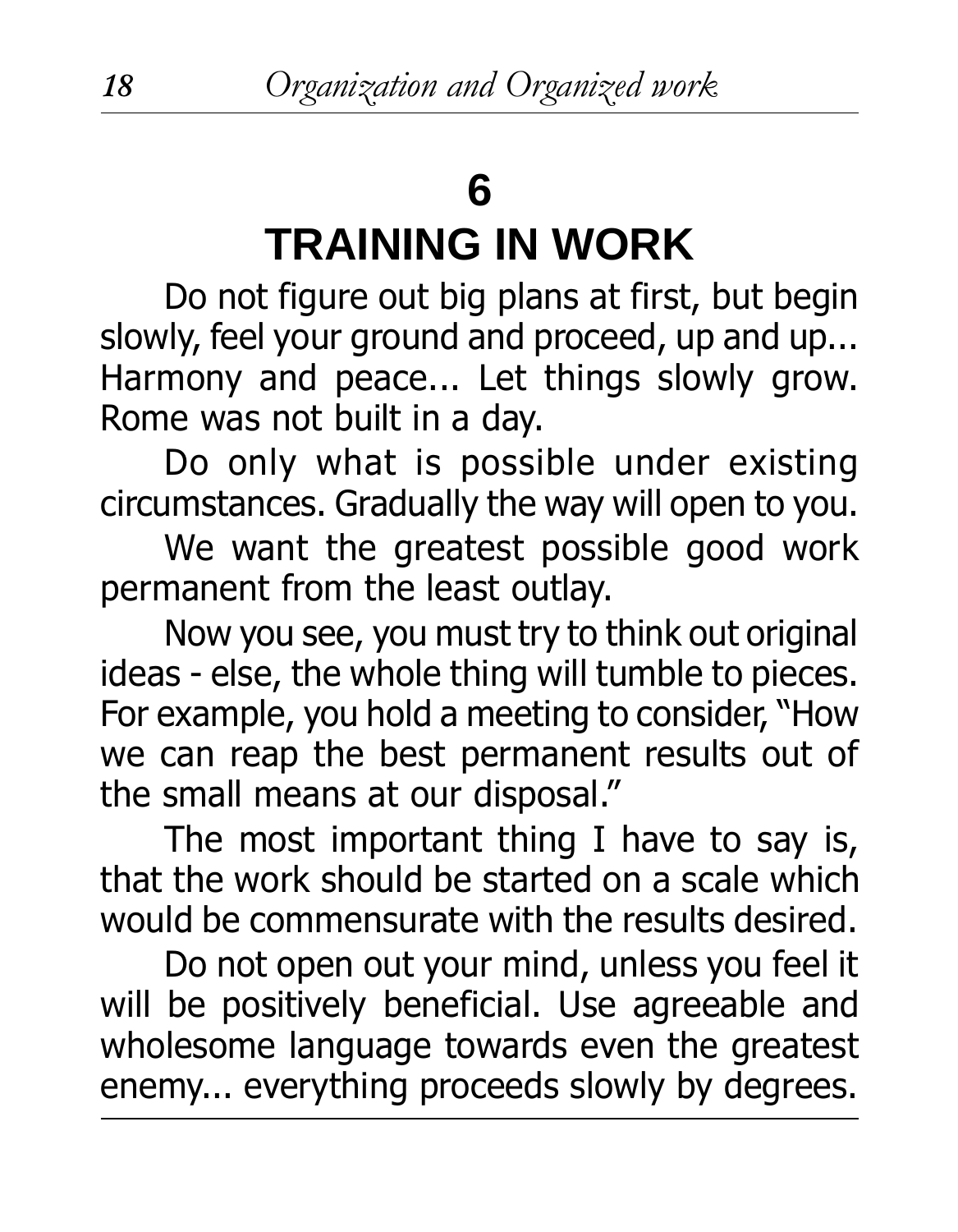Organization and Organized work 19

No great idea can have a place in the heart unless one steps out of his little corner. It will be verified in time. Every great achievement is done slowly.

No great work can be achieved by humbug. It is through love, a passion for truth, and tremendous energy; that all undertakings are accomplished. 'तत्कृरु पौरुषम' - 'Therefore manifest your manhood.

The work is spoiled if plans are not kept secret... A work can be judged by its results only.

Be perfectly pure in money dealings... so long as you have faith and honesty and devotion, everything will prosper.

Isn't it man that makes money? Where did you ever hear of money making man? If you can make your thoughts and words perfectly at one, if you can, I say, make yourself one in speech and action, money will pour in at your feet of itself, like water.

Calm and silent and steady work, and no newspaper humbug, no name-making, you must always remember.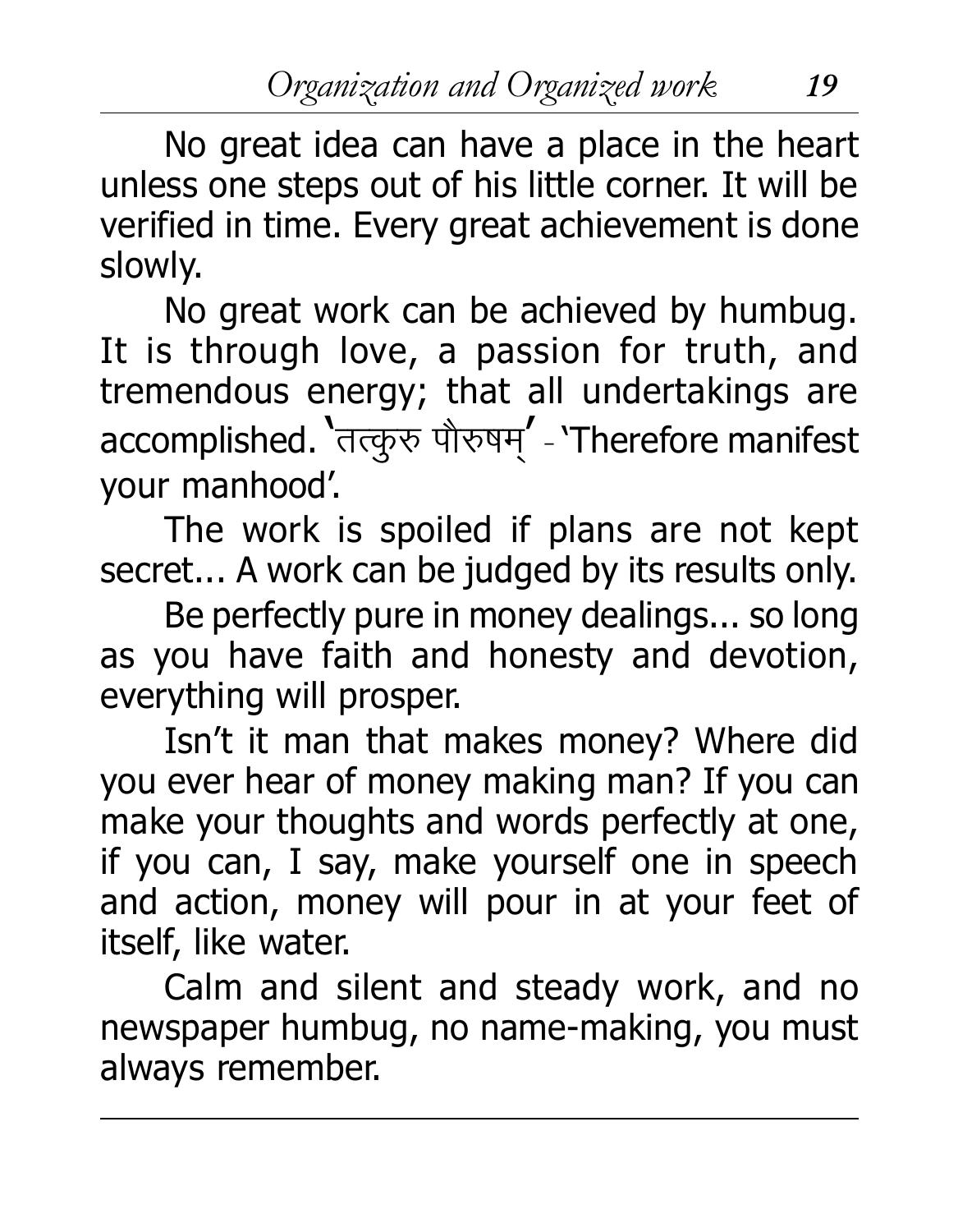Take care of these two things - love of power and jealousy. Cultivate always "faith in yourself."

"श्रेयांसि बह विघ्नानि" - "All noble undertakings are fraught with obstacles." It is quite in the nature of things. Keep up the deepest mental poise. Take not even the slightest notice of what the puerile creatures may be saying against you.

...Bear in mind - the eyes are two in number and so the ears, but the mouth is but one.

Let us know that all that is negative, all that is destructive, all that is mere criticism, is bound to pass away; it is the positive, the affirmative, the constructive that is immortal, that will remain forever.

Always bear this in mind that we are now standing before the gaze of the world, and that people are watching every one of our actions and utterances. Remember this and work.

Each work has to pass through these stages ridicule, opposition and then acceptance. Each man who thinks ahead of his time is sure to be misunderstood.

Push on with your work independently. "Many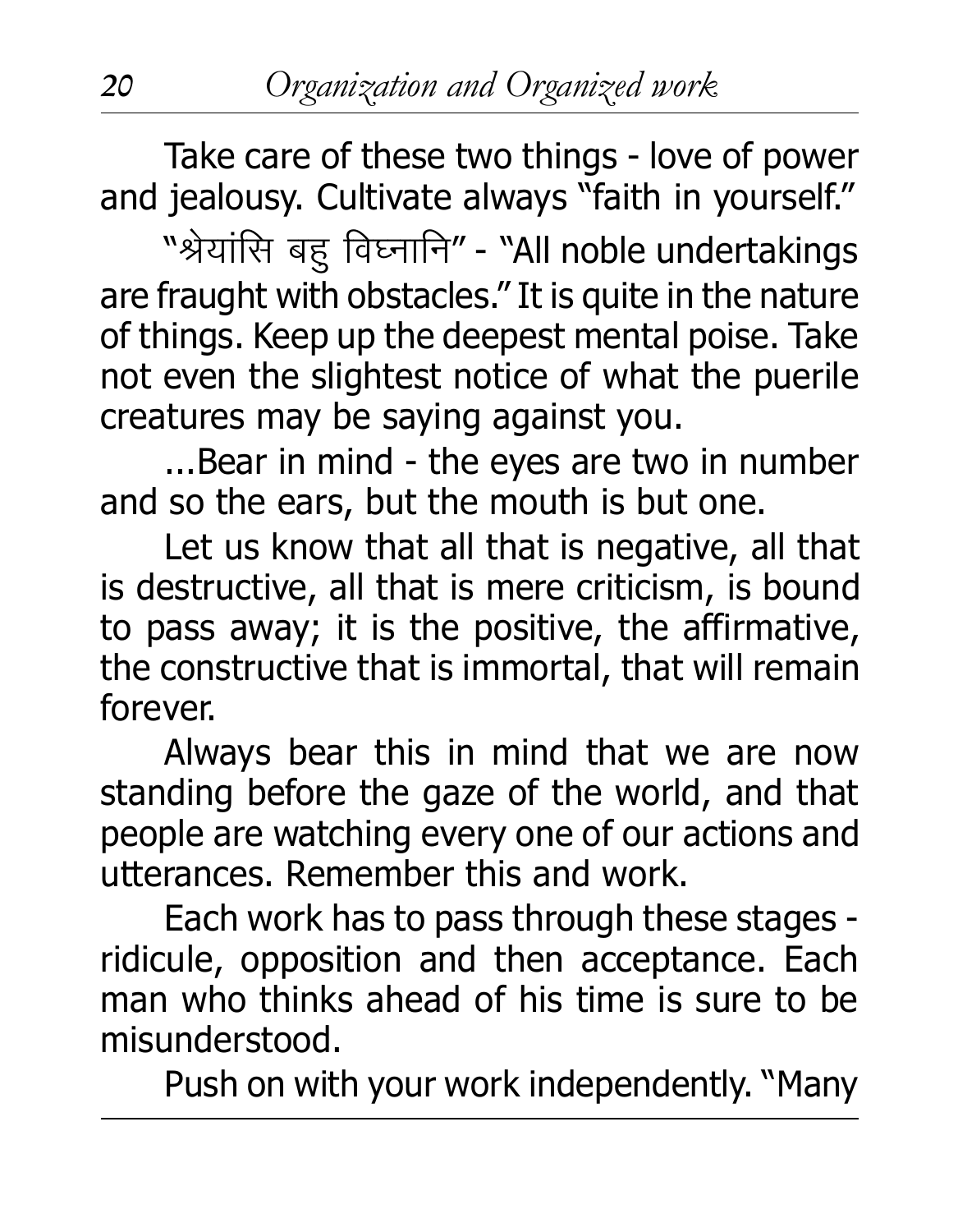come to sit at dinner when it is cooked." Take care and work on.

Be positive, do not criticize others. Give your message, teach what you have to teach and there stop.

### **7 COURSE OF ACTION**

We, as a nation, have lost our individuality, and that is the cause of all mischief in India. We have to give back to the nation its lost individuality and raise the masses.

Spread ideas - go from village to village, from door to door - then only there will be work.

Without Shakti (women power) there is no regeneration for the world. Why is that our country is the weakest and the most backward of all countries? - Because *shakti* is held in dishonour there (in India).

There is no chance for the welfare of the world unless the condition of women is improved. It is not possible for a bird to fly on only one wing.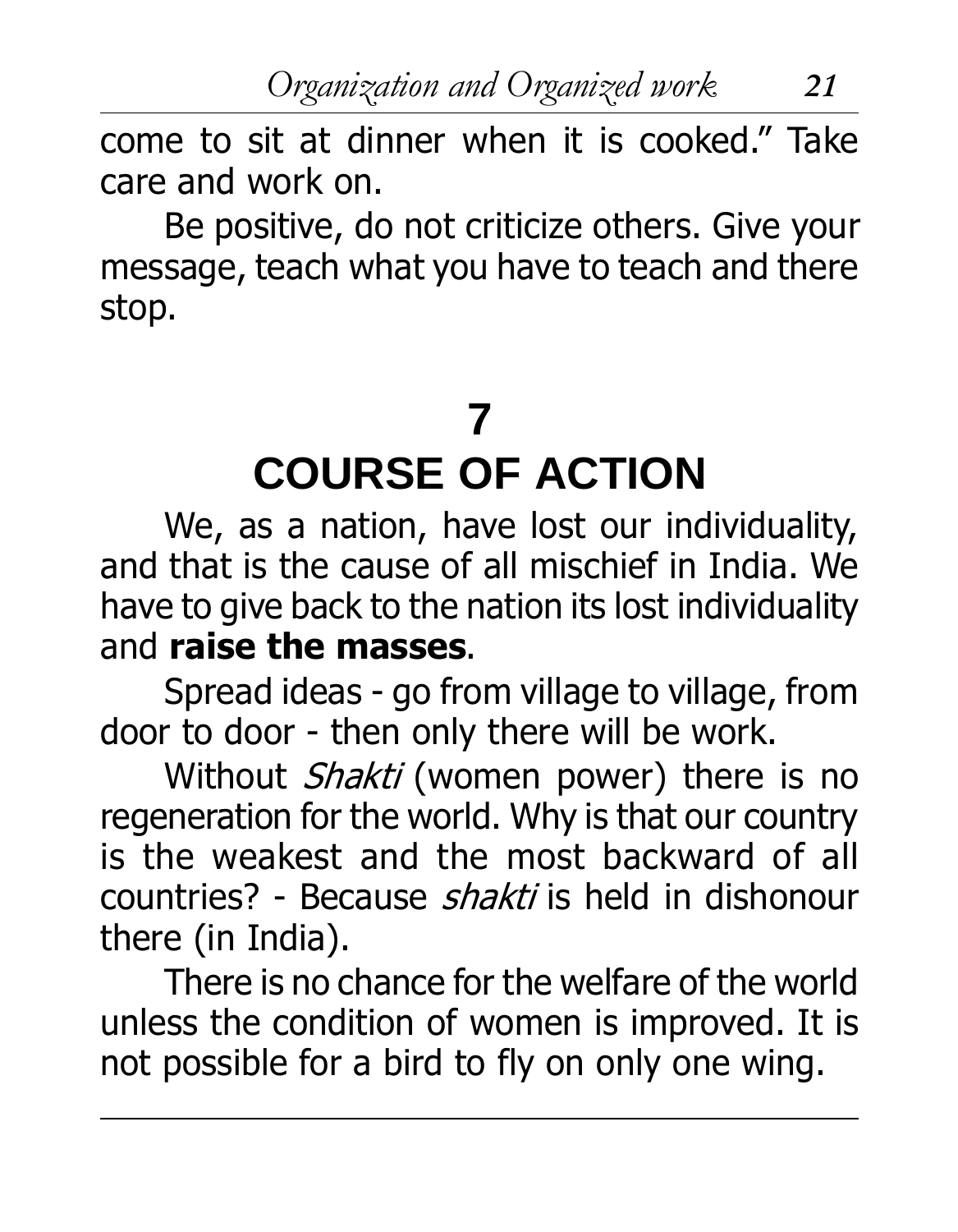In every attempt there will be one set of men who will applaud, and another who will pick holes. Go on doing your own work, what need have you to reply to any party?

It is very easy to point out the defects of the institutions, all being more or less imperfect, but he is the real benefactor of humanity who helps the individual to overcome his imperfections under whatever institutions he may live. The individual being raised, the nation and its institutions are bound to rise.

The whole difference between the West and the East is in this: They are nations, we are not, i.e., civilisation, education here is general, it penetrates into the masses. The higher classes in India and America are the same, but the distance is infinite between the lower classes of the two countries. When one of our great men dies, we must sit for centuries to have another; they can produce them as fast as they die... because they have such a bigger field of recruiting their great ones, we have so small.

The time is passing and all our energies will be frittered away in vain talking. Arise and Awake!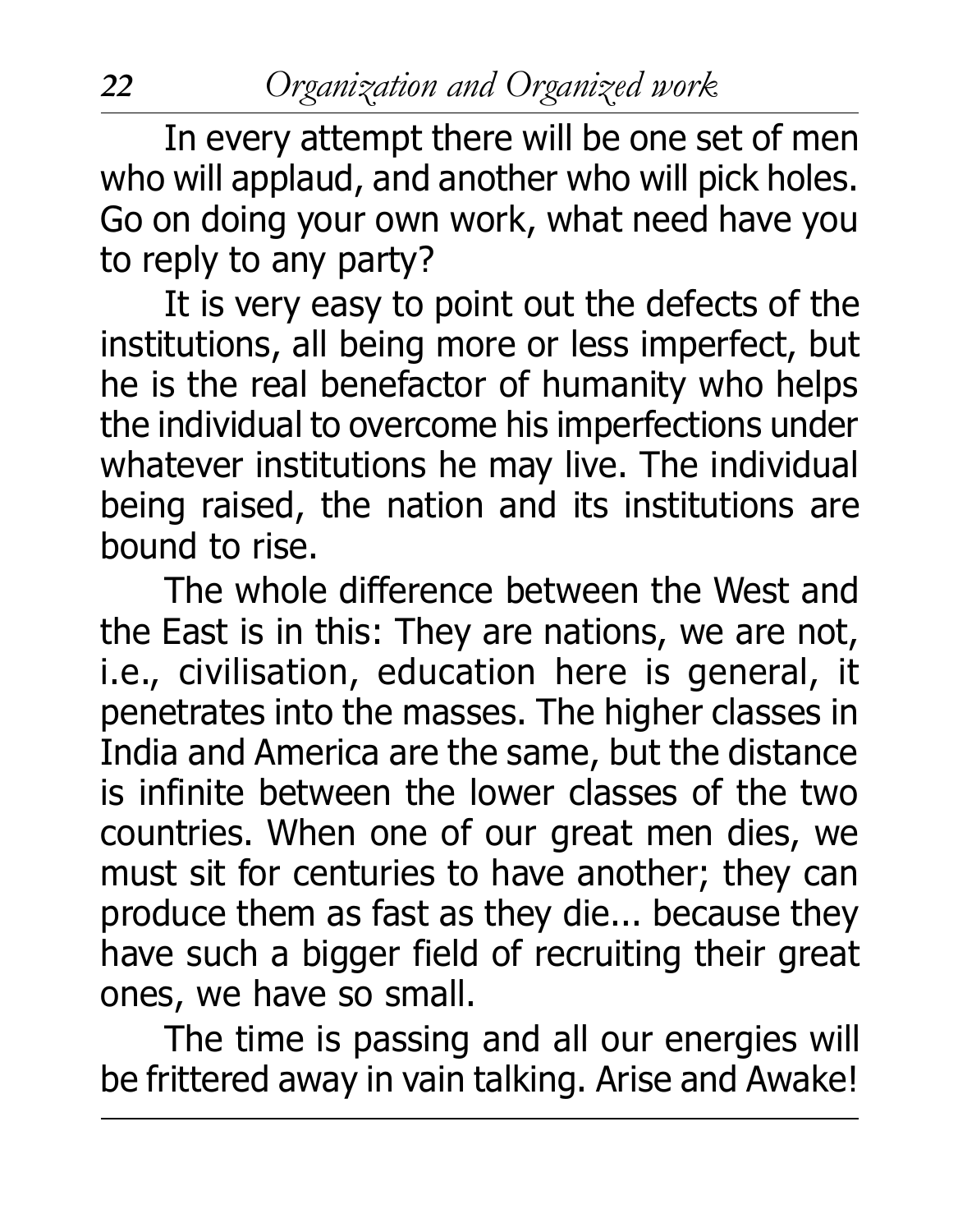Organization and Organized work 23

Let minor things and quarrels over little details and fights over little doctrines be thrown aside, for here is the greatest of all works, and here are the sinking millions.

### **8**

### **WORK AMONG MASSES**

You must give your body, mind and speech to<br>"the welfare of the world." You have read - "मात देवो भव, पितु देवो भव" - "Look upon your mother as God; look upon your father as God - but I say, "दरिद्र देवो भव, मूर्ख देवो भव**"** - "The poor, the illiterate, the ignorant, the afflicted" - let these be your God. Know that service to these alone is the highest religion.

A nation is advanced in proportion as education and intelligence spread among the masses...

My idea is to bring to the door of the meanest, the poorest; the noble ideas that the human race has developed both in and out of India, and let them think for themselves... "Liberty of thought and action is the condition of life, of growth and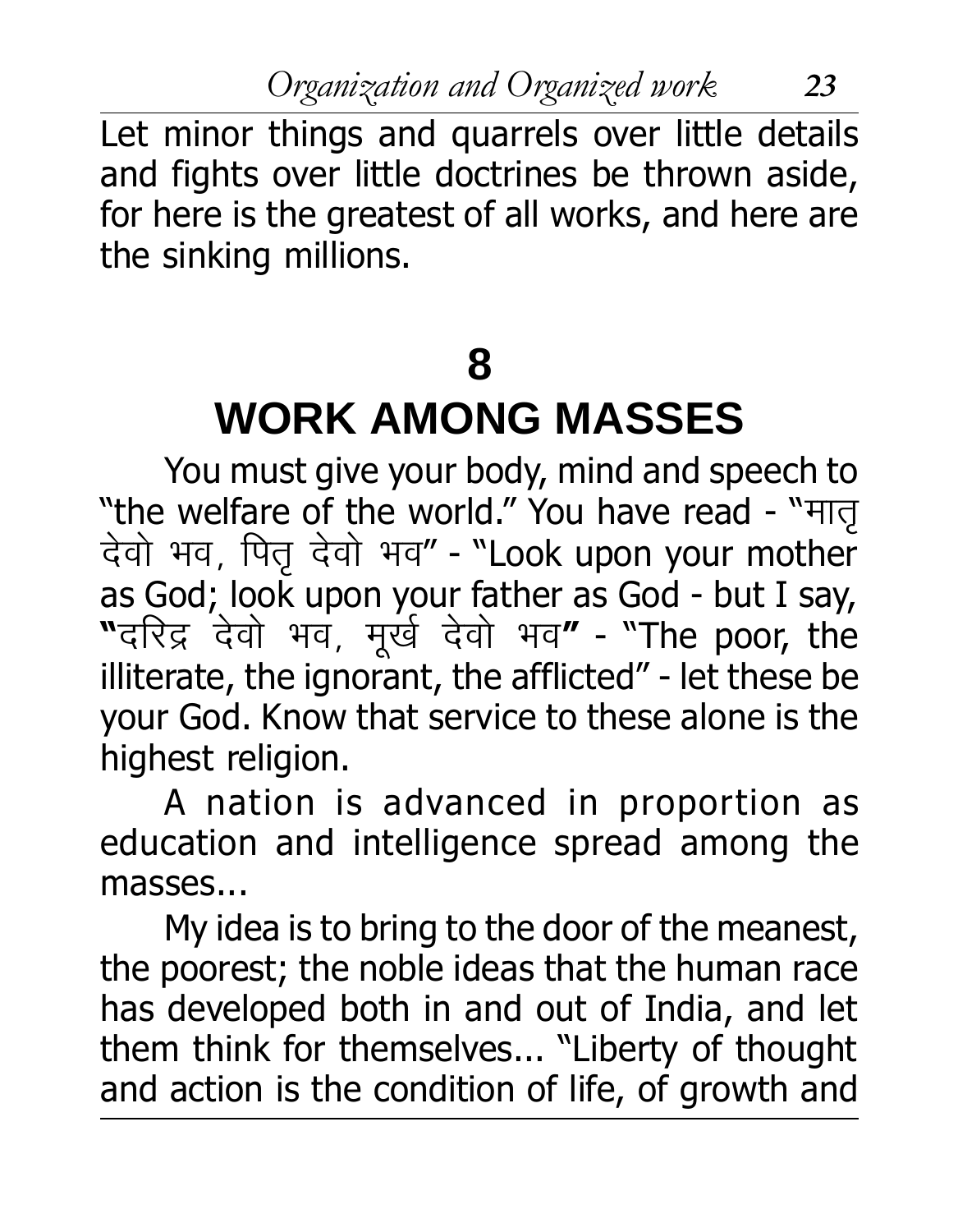well being." Where it does not exist, the man, the race, the nation must go down.

The real nation who live in cottages have forgotten their manhood, their individuality. Trodden under the foot of the Hindu, Musalman or Christian, they have come to think that they are born to be trodden under the foot of everybody, who has money enough in his pocket. They are to be given back their lost individuality. They are to be educated.

I am no metaphysician, no philosopher, nay, no saint. But I am poor, I love the poor.... Think of them, work for them, pray for them incessantly - the Lord will show you the way. Him I call a Mahatma (great soul) whose heart bleeds for the poor, otherwise he is a Duratma (wicked soul)... My heart is too full to express my feeling; you know it, you can imagine it. So long as the millions live in hunger and ignorance, I hold every man a traitor, who having been educated at their expense, pays not the least heed to them! I call those men, who strut about their finery, having got all their money by grinding the poor, wretches, so long as they do not do anything for these two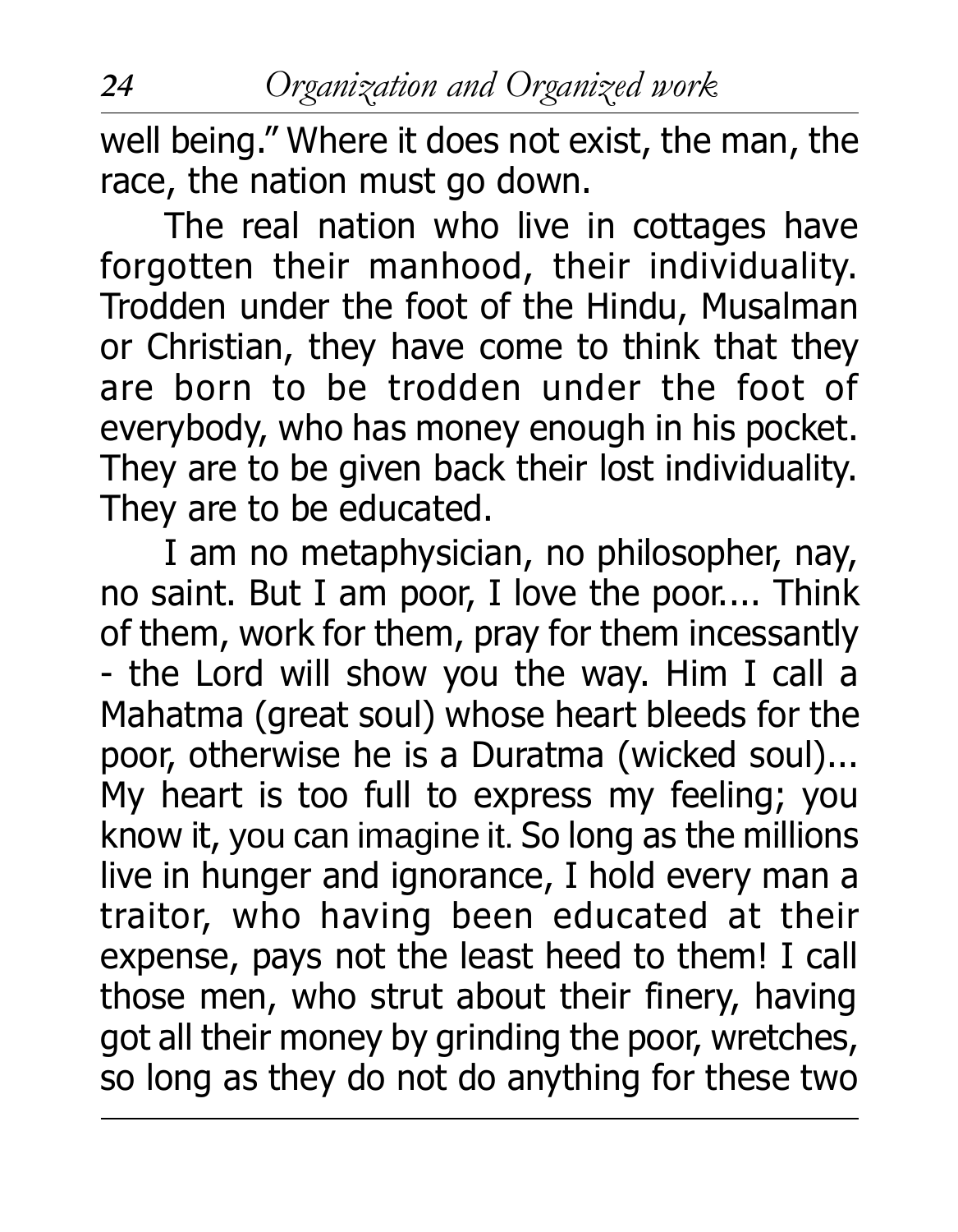hundred millions who are now no better than hungry savages!

How many people really weep for the sorrows and sufferings of the millions of poor in India? Are we men? What are we doing for their livelihood, for their improvement. We do not touch them, we avoid their company! Are we men? ...The well-being of the higher classes now lies in helping the lower classes to get their legitimate rights.

Train up a band of fiery young men. Put your fire in them and gradually increase the organization, letting it widen and widen its circle... actual work, my boys, even if infinitesimal, is better than eternal scribbling and talking.

Lay your greatest stress, for the present, on that work department, and try heart and soul to augment the utility of that alone. Organize a number of boys to go from door to door, let them fetch... whatever they can get - money or worn out clothes or rice and eatables or anything. Then distribute them. That is work, work indeed. After that people will have faith and then do what they are told.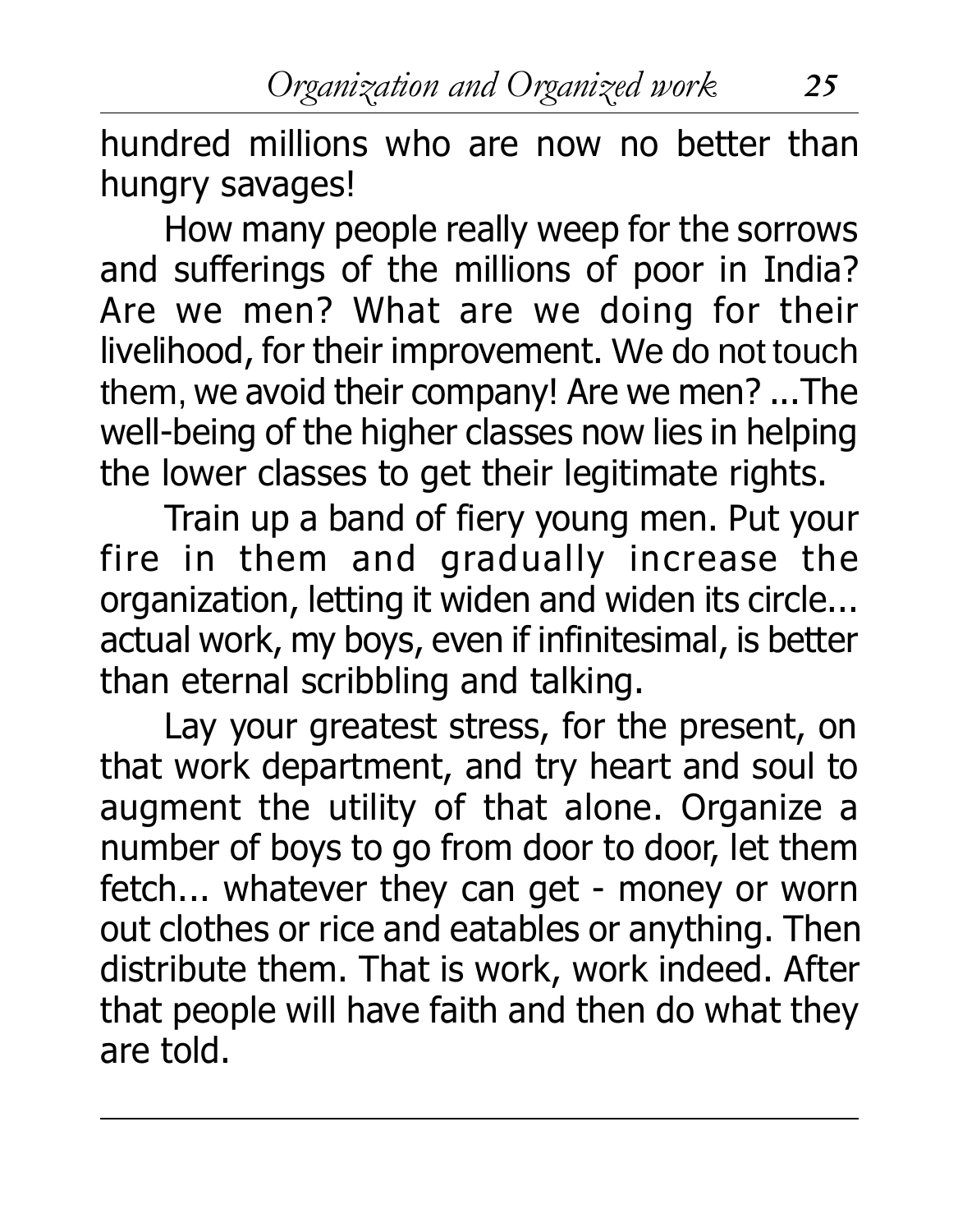Our mission is for the destitute, the poor and the illiterate peasantry and labouring classes, and if after everything has been done for them first, there is spare time, then only for the gentry. Those peasants and labouring people will be won over by love...

Teach some boys and girls of the peasant classes the rudiments of learning and infuse a number of ideas into their brains. Afterwards the peasants of each village will collect funds and have one of these in their village. उद्धरेत आत्मनात्मानं (one must raise oneself by one's own exertions) this holds good in all spheres. We help them to help themselves.... The moment they will come to understand their own condition and feel the necessity of help and improvement, know that your work is taking effect and is in the right direction.... Then leave the peasants and labourers to look to their own problem, to grapple with and solve it.

All the wealth of the world cannot help one little Indian village, if the people are not taught to help themselves. Our work should be mainly educational, both moral and intellectual...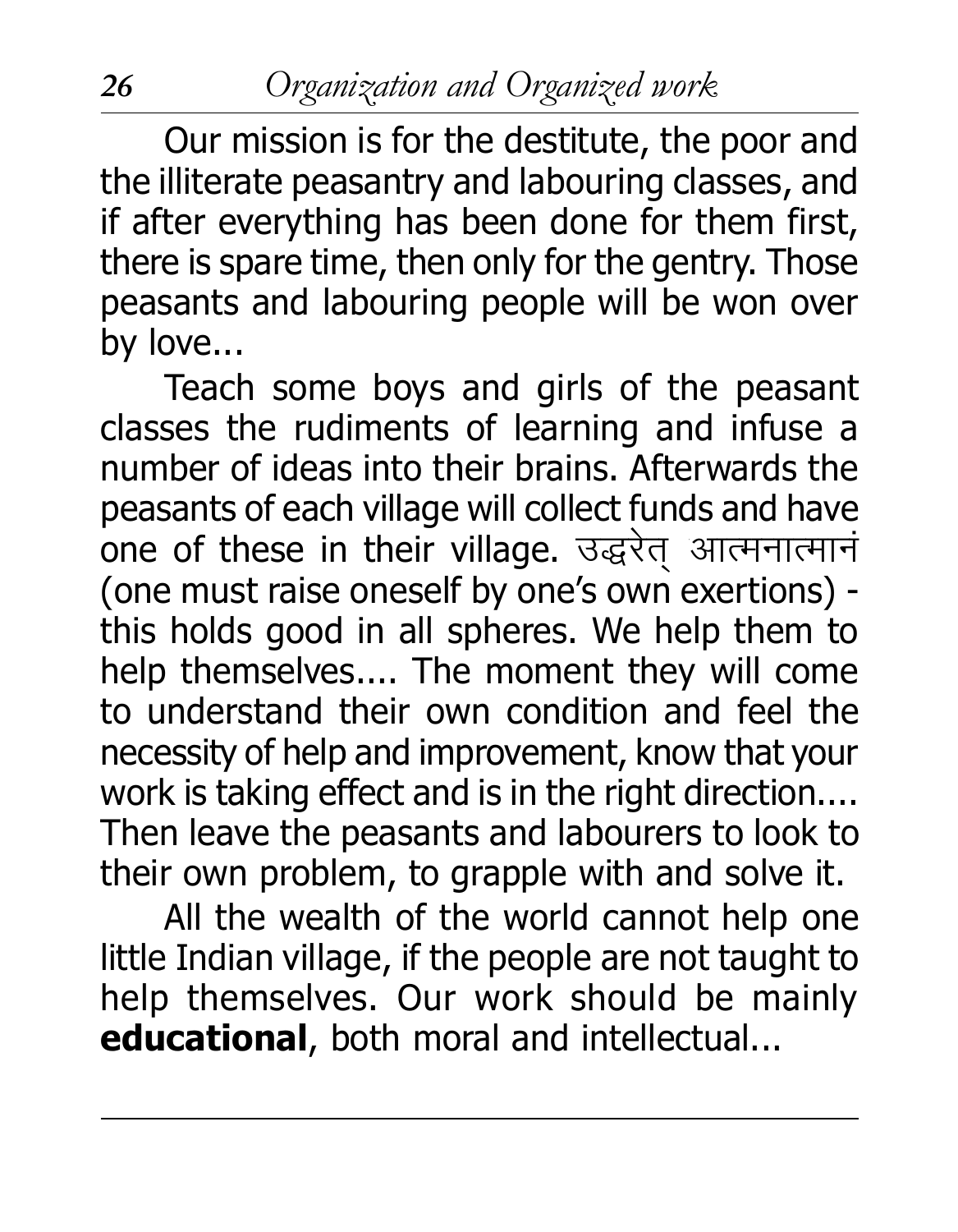Try to have their eyes opened as to what has taken place or is taking place in different countries, what this world is like, and so forth. You have got lots of poor and ignorant folk there. Go to their cottages, from door to door, in the evening, at noon, any time - and open their eyes. Books etc. won't do - give them oral teaching. Then slowly extend your centres.

If the mountain does not come to Mohammed, Mohammed must go to the mountain. If the poor cannot come to education, education must reach them at the plough, in the factory, everywhere.

What is education? Is it book-learning? No. Is it diverse knowledge? Not even that. The training by which the current and expression of will are brought under control and become fruitful (and by which one can stand on his own feet) is called education.

Go and advise them how to improve their own condition and make them comprehend the sublime truths of our *shastras* by presenting them in a lucid and popular way. Impress upon their minds that they have the same right to religion as the Brahmins. Also instruct them in simple words